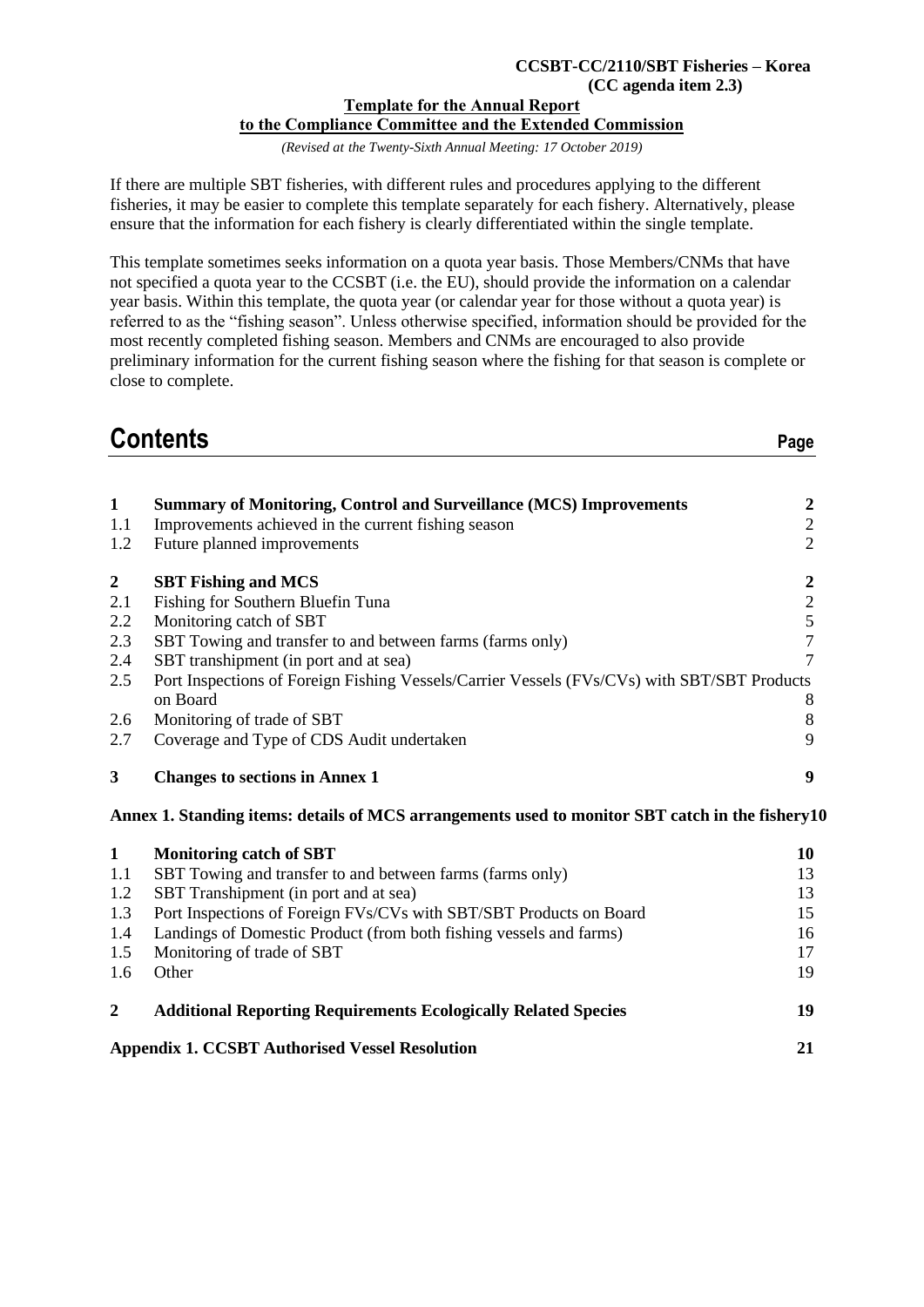# **1 Summary of Monitoring, Control and Surveillance (MCS) Improvements**

## **1.1 Improvements achieved in the current fishing season**

Provide details of MCS improvements achieved for the current fishing season. We believe there have been significant MCS improvements in Korea since 2015, as Fisheries Monitoring Center was established in 2014 and the electronic reporting system was initiated in 2015.

Korea has taken the following three MCS actions in the current fishing season:

- 1) inspect Korean-distant water fishing vessels entering Korean ports with catches harvested beyond Korean waters with an aim to completely block illegal fishes from flowing into Korean market;
- 2) implement a Ministerial Directive on Port Inspections to effectively implement the provisions of FAO Port State Measures Agreement; and
- 3) introduce a new penalty system in the form of administrative fines to deprive benefits from fisherman who conducted fishing activities in contravention of relevant domestic, regional, and international fisheries regulations.

# **1.2 Future planned improvements**

Describe any MCS improvements that are being planned for future fishing seasons and the expected implementation date for such improvements.

Since its development and full operation in 2014, Fisheries Monitoring System has been continuously upgraded every year to improve technical functionalities in identifying and detecting suspicious IUU fishing activities and this will continue in the future as part of MCS improvements.

# **2 SBT Fishing and MCS**

## **2.1 Fishing for Southern Bluefin Tuna**

## **2.1.1 Catch and allocation**

Specify the Effective Catch Limit, carry-forward of quota, total available catch, and attributable catch for the previous three fishing seasons in [Table 1.](#page-1-0) All figures should be provided in tonnes.

### <span id="page-1-0"></span>**Table 1. Effective catch limit, carry-forward, total available catch, and attributable catch.**

| A                 | B                                        |                                                       |                                                   | E                                  |
|-------------------|------------------------------------------|-------------------------------------------------------|---------------------------------------------------|------------------------------------|
| Fishing<br>Season | Effective<br>Catch<br>Limit <sup>1</sup> | Quota Carried<br>Forward to<br>this Fishing<br>Season | Total<br>Available<br>$\text{Catch}^2$<br>$(B+C)$ | Attributable<br>catch <sup>3</sup> |
| 2018/19           | 1,240.5                                  | 52.541                                                | 1,293.041                                         | 1,251.590                          |
| 2019/20           | 1,240.5                                  | 41.451                                                | 1,281.951                                         | 1,243.385                          |
| 2020/21           | 1,240.5                                  | 38.566                                                | 1,279.066                                         | 1.231.489                          |

<sup>&</sup>lt;sup>1</sup> Effective catch limit is the Member's allocation plus any adjustments for agreed short term changes to the National Allocation. For example, see column 3 of Table 1 at paragraph 87 of the Report of CCSBT 24.

<sup>&</sup>lt;sup>2</sup> Total available catch means a Member's Effective Catch Limit allocation for that quota year plus any amount of unfished allocation carried forward to that quota year.

<sup>&</sup>lt;sup>3</sup> 'A Member or CNM's attributable catch against its national allocation is the total Southern Bluefin Tuna mortality resulting from fishing activities within its jurisdiction or control1 including, inter alia, mortality resulting from: commercial fishing operations whether primarily targeting SBT or not; releases and/or discards; recreational fishing; customary and/or traditional fishing; and artisanal fishing.'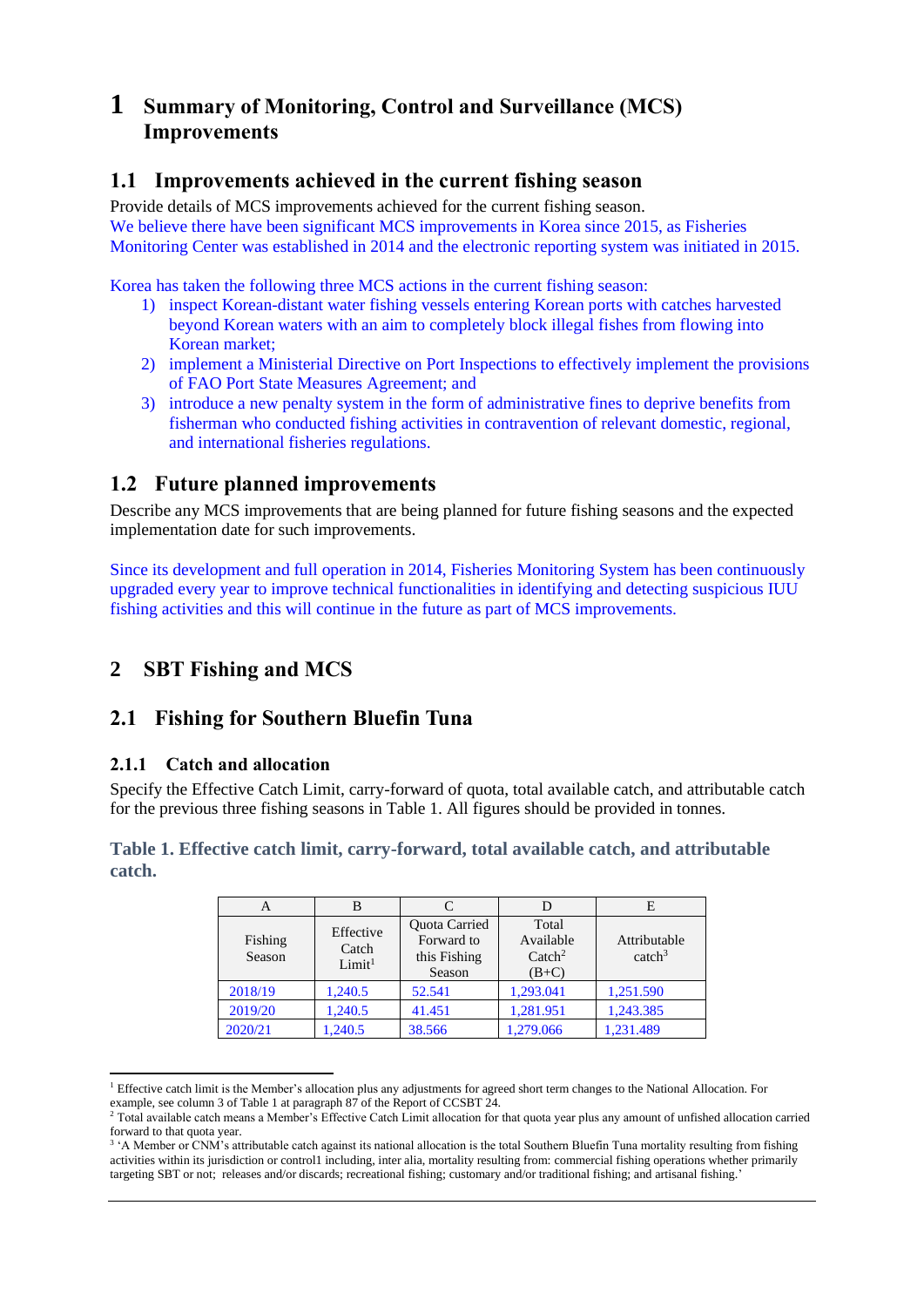## **2.1.2 Allowances and SBT mortality for each sector**

Specify the allowances and SBT mortality for each sector during the previous three fishing seasons in [Table 2.](#page-2-0) If information on SBT mortality is not available for a particular sector, use the best estimates of catch. All figures to be provided in tonnes.

| Sector         |                       | Commercial fishing operations whether primarily targeting SBT or not |                         |                                |  |  |
|----------------|-----------------------|----------------------------------------------------------------------|-------------------------|--------------------------------|--|--|
|                |                       | Sector 1: (Longline)                                                 | Sector 2: (please name) |                                |  |  |
| Fishing season | National<br>allowance | Mortalities<br>(tonnes)                                              | National<br>allowance   | <b>Mortalities</b><br>(tonnes) |  |  |
| 2018/19        | 1.288.041             | 1.246.590                                                            |                         |                                |  |  |
| 2019/20        | 1.276.951             | 1,238.385                                                            |                         |                                |  |  |
| 2020/21        | 1.274.066             | 1,226.489                                                            |                         |                                |  |  |

#### <span id="page-2-0"></span>**Table 2. Allowances and SBT mortality for each sector.**

| Sector cont.   | Releases and/or<br>discards |                                | Recreational fishing  |                                | Customary and/or<br>traditional fishing |                         |                       | Artisanal fishing              |
|----------------|-----------------------------|--------------------------------|-----------------------|--------------------------------|-----------------------------------------|-------------------------|-----------------------|--------------------------------|
|                |                             | Sector $3$ :                   | Sector 4:             |                                | Sector 5:                               |                         | Sector 6              |                                |
| Fishing season | National<br>allowance       | <b>Mortalities</b><br>(tonnes) | National<br>allowance | <b>Mortalities</b><br>(tonnes) | National<br>allowance                   | Mortalities<br>(tonnes) | National<br>allowance | <b>Mortalities</b><br>(tonnes) |
| 2018/19        |                             |                                |                       |                                |                                         |                         |                       |                                |
| 2019/20        |                             |                                |                       |                                |                                         |                         |                       |                                |
| 2020/21        |                             |                                |                       |                                |                                         |                         |                       |                                |

## **2.1.3 SBT Catch (retained and non-retained)**

For the previous three fishing seasons, specify the weight and number of SBT for each sector (e.g. commercial longline, commercial purse seine, commercial charter fleet, commercial domestic fleet, recreational fishing, customary and/or traditional fishing and artisanal fishing) in Table 3. Provide the best estimate if reported data is not available. Figures should be provided for both retained SBT and non-retained SBT. For all non-farming sectors, "Retained SBT" includes SBT retained on vessel and "Non-Retained SBT" includes those returned to the water. For farming, "Retained SBT" includes SBT stocked to farming cages and "Non-Retained SBT" includes towing mortalities. If possible, provide both the weight in tonnes and the number of individuals in square brackets (e.g. [250]) for each sector. Table cells should not be left empty. If the value is zero, enter "0".

### **Table 3. SBT catch (retained and non-retained)**

|                   |                        | Retained and discarded SBT     |                           |                                |                                 |                                |                                            |                                |
|-------------------|------------------------|--------------------------------|---------------------------|--------------------------------|---------------------------------|--------------------------------|--------------------------------------------|--------------------------------|
| Fishing<br>Season | Commercial sectors     |                                |                           |                                |                                 |                                |                                            |                                |
|                   | Sector 1<br>(Longline) |                                | Sector 2<br>(please name) |                                | Sector 3<br>Recreational sector |                                | Sector 4:<br>Customary/artisanal<br>sector |                                |
|                   | Retained<br><b>SBT</b> | Non-<br>Retained<br><b>SBT</b> | Retained<br><b>SBT</b>    | Non-<br>Retained<br><b>SBT</b> | Retained<br><b>SBT</b>          | Non-<br>Retained<br><b>SBT</b> | Retained<br><b>SBT</b>                     | Non-<br>Retained<br><b>SBT</b> |
| 2018/19           | 1,247                  | [86]                           |                           |                                |                                 |                                |                                            |                                |
| 2019/20           | 1,238                  | [0]                            |                           |                                |                                 |                                |                                            |                                |
| 2020/21           | 1,226                  | [131]                          |                           |                                |                                 |                                |                                            |                                |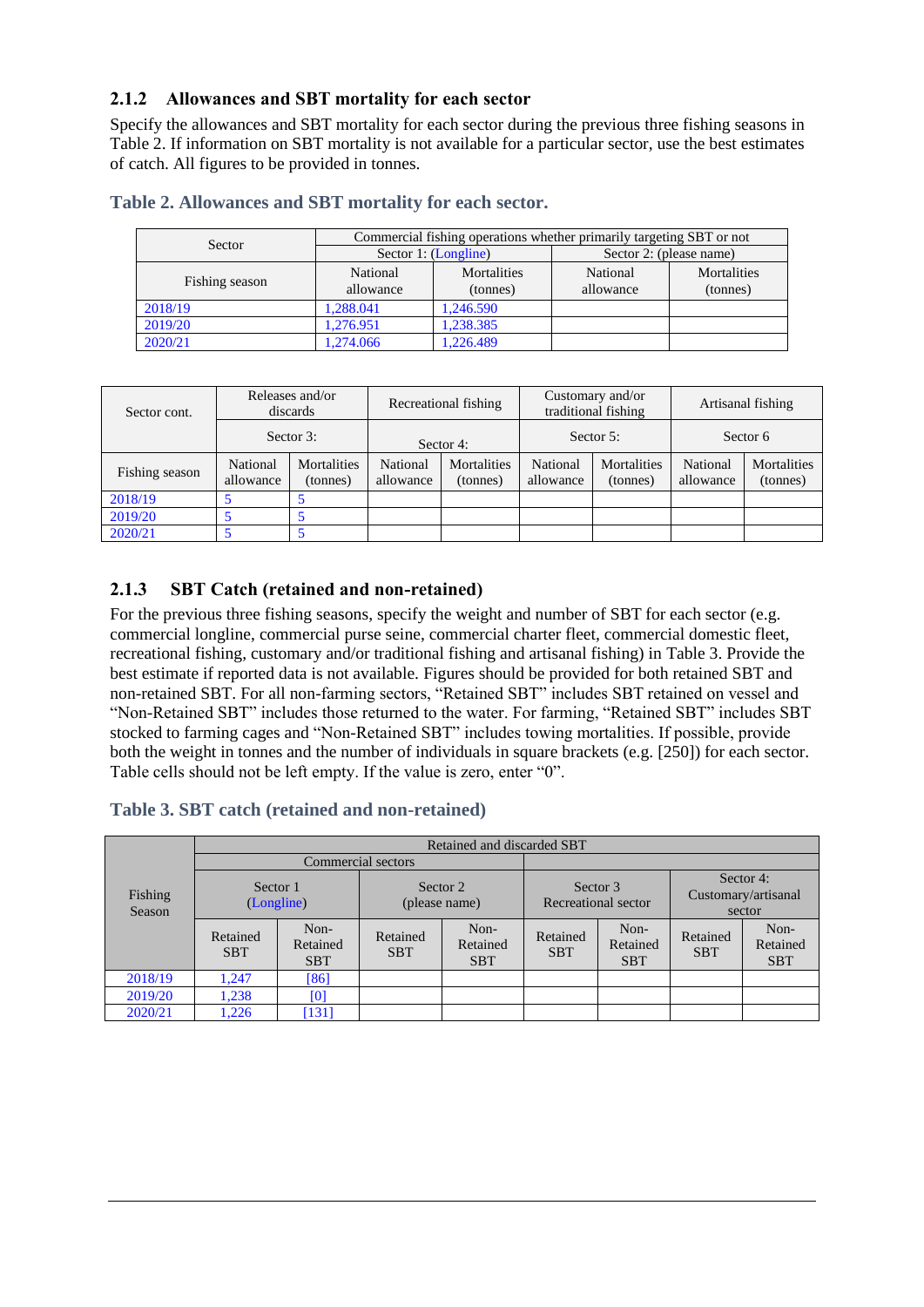## **2.1.4 The number of vessels in each sector**

Specify the number of vessels that caught SBT in each sector during the previous three fishing seasons in Table 4.

In cases where vessel numbers are not able to be provided, specify the best estimate. .

## **Table 4. Vessels by Sector**

|                | Number of vessels   |                        |                        |                               |
|----------------|---------------------|------------------------|------------------------|-------------------------------|
|                |                     | Commercial sectors     | Sector 3: Recreational | Sector 4:                     |
| Fishing season | Sector 1 (Longline) | Sector 2 (please name) | sector                 | Customary/artisanal<br>sector |
| 2018/19        | $\theta$            |                        |                        |                               |
| 2019/20        |                     |                        |                        |                               |
| 2020/21        |                     |                        |                        |                               |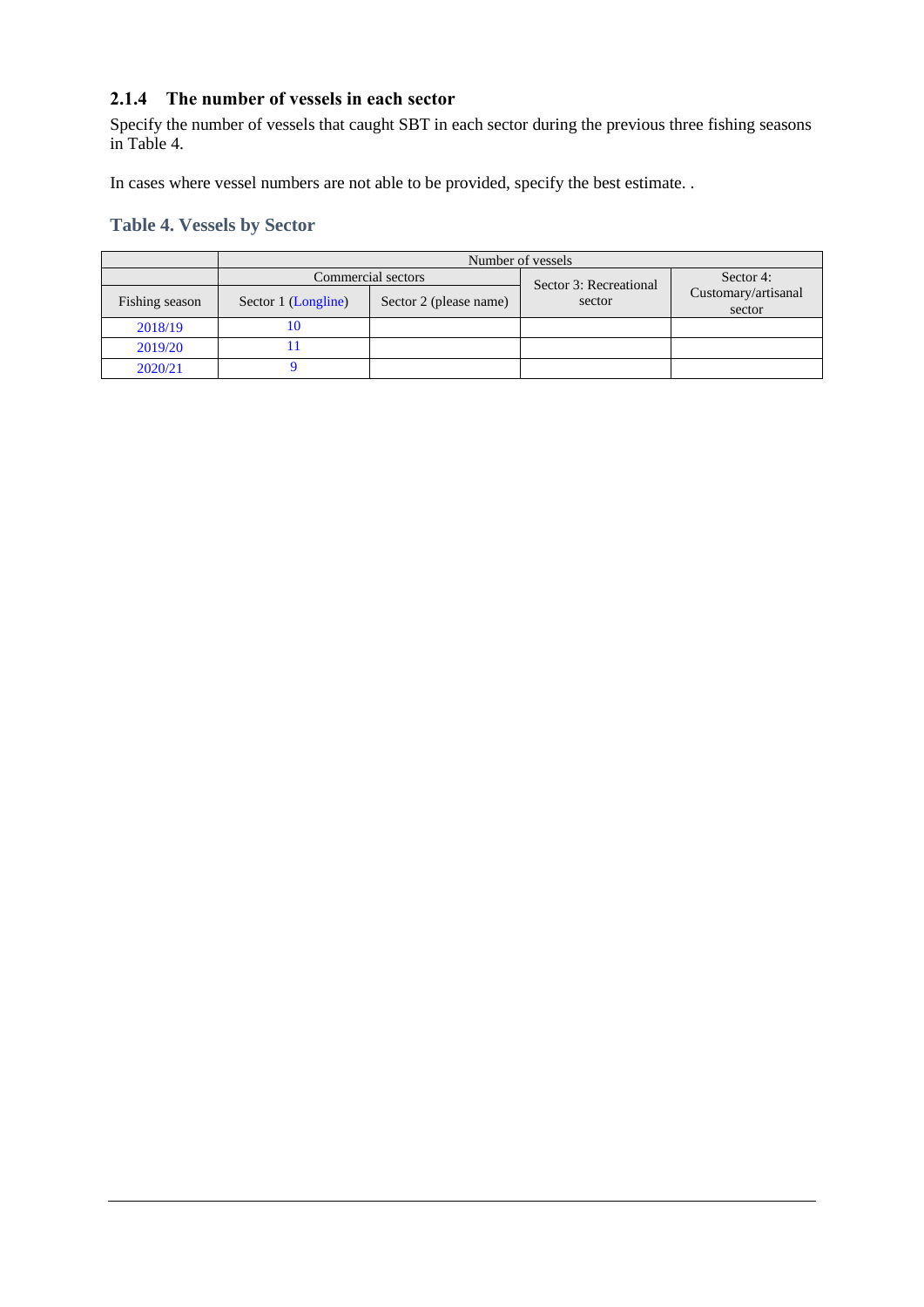# **2.2 Monitoring catch of SBT**

## **2.2.1 Daily logbooks**

i. If daily logbooks are not mandatory, specify the % of SBT fishing where daily log books were required.

Keeping a daily log book (electronic reporting system) is mandatory. Daily log books were required in 100% of SBT fishing.

ii. Specify whether the effort and catch information collected complied with that specified in the "Characterisation of the SBT Catch" section of the CCSBT Scientific Research Plan (Attachment D of the SC5 report), including both retained and discarded catch. If not, describe the non-compliance.

Following the requirements specified in the "Characterization of the SBT Catch" section of the CCSBT Scientific Research Plan, the number of hooks, fishing position, the amount of catch retained and discarded/released by species is recorded in the logbooks.

## **2.2.2 Additional reporting methods (such as real time monitoring programs)**

i. If multiple reporting methods exists (e.g. daily, weekly and/or month SBT catch reporting, reporting of tags and SBT measurements, reporting of ERS interactions etc)then, for each method, specify if it was mandatory, and if not, specify the % of SBT fishing that was covered.

In accordance with the DWFD Act, vessels are required to submit their logbooks to the NIFS on a daily basis since September 1 of 2015.

Under the Electronic Reporting System, all distant water fishing vessels are required to submit 10 different electronic reports to the FMC: trip, departure, entry, daily catch, transshipment request, transshipment result, exit, pre-notification, port entry and landing result.

Vessels must acquire the approval of the FMC in order to commence transshipment operation.

Data collected electronically is transmitted from vessels to the FMC via two-way digital satellite communication solution through an electronic reporting system unit onboard, being incorporated into the database to be managed by the FMC. The data are simultaneously provided to the NIFS for scientific analysis.

Based on the database, the FMC conducts monitoring of Korean distant water fishing vessels in real-time, verifies transshipment, landing, quota exhaustion, and fishing days, and performs IUU risk assessment.

Since the introduction of ERS in 2015, the Fisheries Monitoring Center has been keeping and maintaining all electronic reports transmitted from Korean distant water fishing vessels. It is mandatory for distant water fishing vessels to submit electronic reports from fishing to landing. The ERS is being upgraded every year to accommodate new reporting requirements in RFMO conservation and management measures. Korea is now finalizing the development of a smart reporting application to be used by fishing vessels for their own convenience. The app is expected to be distributed later this year or early next year, at the latest.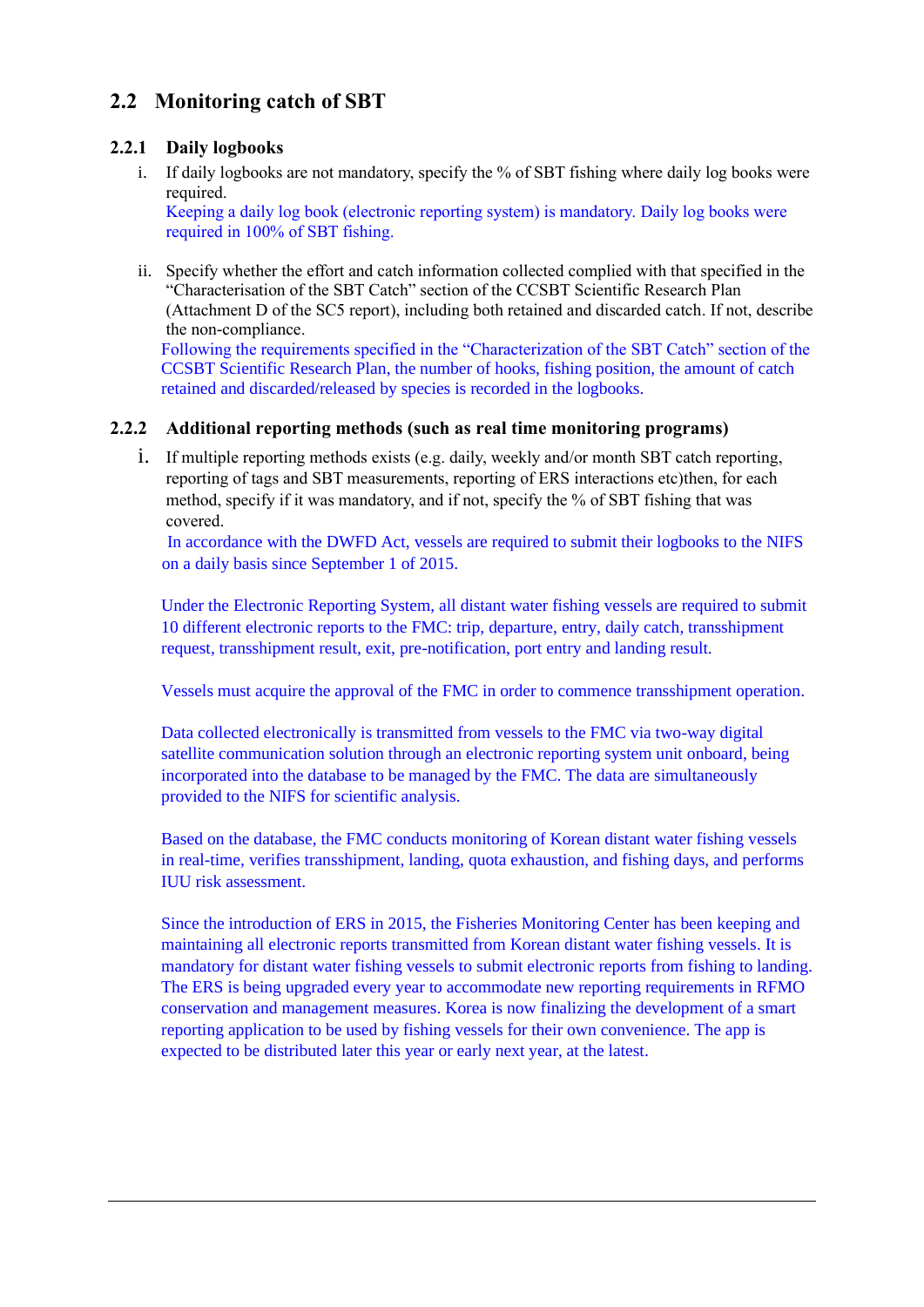## **2.2.3 Scientific Observers**

i. Provide the percentage of the SBT catch and effort observed in the three previous seasons for each sector (e.g. longline, purse seine, commercial charter fleet, and domestic fleet) in [Table 5.](#page-5-0) The unit of effort should be hooks, and sets for longline, and purse seine respectively.

|                | Sector 1         |                 | Sector 2         |                 |
|----------------|------------------|-----------------|------------------|-----------------|
| Fishing season | % effort<br>obs. | % catch<br>obs. | % effort<br>obs. | % catch<br>obs. |
| 2018/19        |                  | 19              |                  |                 |
| 2019/20        | 22               |                 |                  |                 |
| 2020/21        |                  |                 |                  |                 |

#### <span id="page-5-0"></span>**Table 5. Observer coverage of SBT catch and effort**

ii. Specify whether the observer program complied with the CCSBT Scientific Observer Program Standards. If not, describe the non-compliance. Also indicate whether there was any exchange of observers between Members.

Korea's observer program complied with the CCSBT Scientific Observer Program Standards. There was no exchange of observer between Korea and other Members of CCSBT in 2020.

## **2.2.4 Vessel Monitoring System (VMS)**

For the most recent fishing season for Member-flagged authorised carrier vessels and fishing vessels fishing for or taking SBT specify:

- i. Was a mandatory VMS that complies with CCSBT's VMS resolution in operation? All Korean-flagged fishing vessels fishing for SBT are in full compliance with the CCSBT VMS requirements, whose track records and positions are constantly monitored.
- ii. If a mandatory VMS that complies with CCSBT's VMS resolution was not in operation, provide details of non-compliance and plans for further improvement. N/A
- iii. The number of its flag 1) fishing vessels (FVs) and 2) carrier vessels (CVs) that were required to report to a National VMS system:- 1) FVs: 9 2) CVs: 1
- iv. The number of its flag 1) fishing vessels (FVs) and 2) carrier vessels (CVs) that actually reported to a National VMS system:- 1) FVs: 9 2) CVs: 1
- v. Reasons for any non-compliance with VMS requirements and action taken by the Member. N/A
- vi. In the event of a technical failure of a vessel's VMS, the vessel's geographical position (latitude and longitude) at the time of failure and the length of time the VMS was inactive. No technical failure occurred. In case of technical failure, the master must transmit the positions and navigational tracks through an alternative means every two hours to the FMC.
- vii. A description of any investigations initiated in accordance with paragraph 3(b) of the CCSBT VMS resolution including progress to date and any actions taken. N/A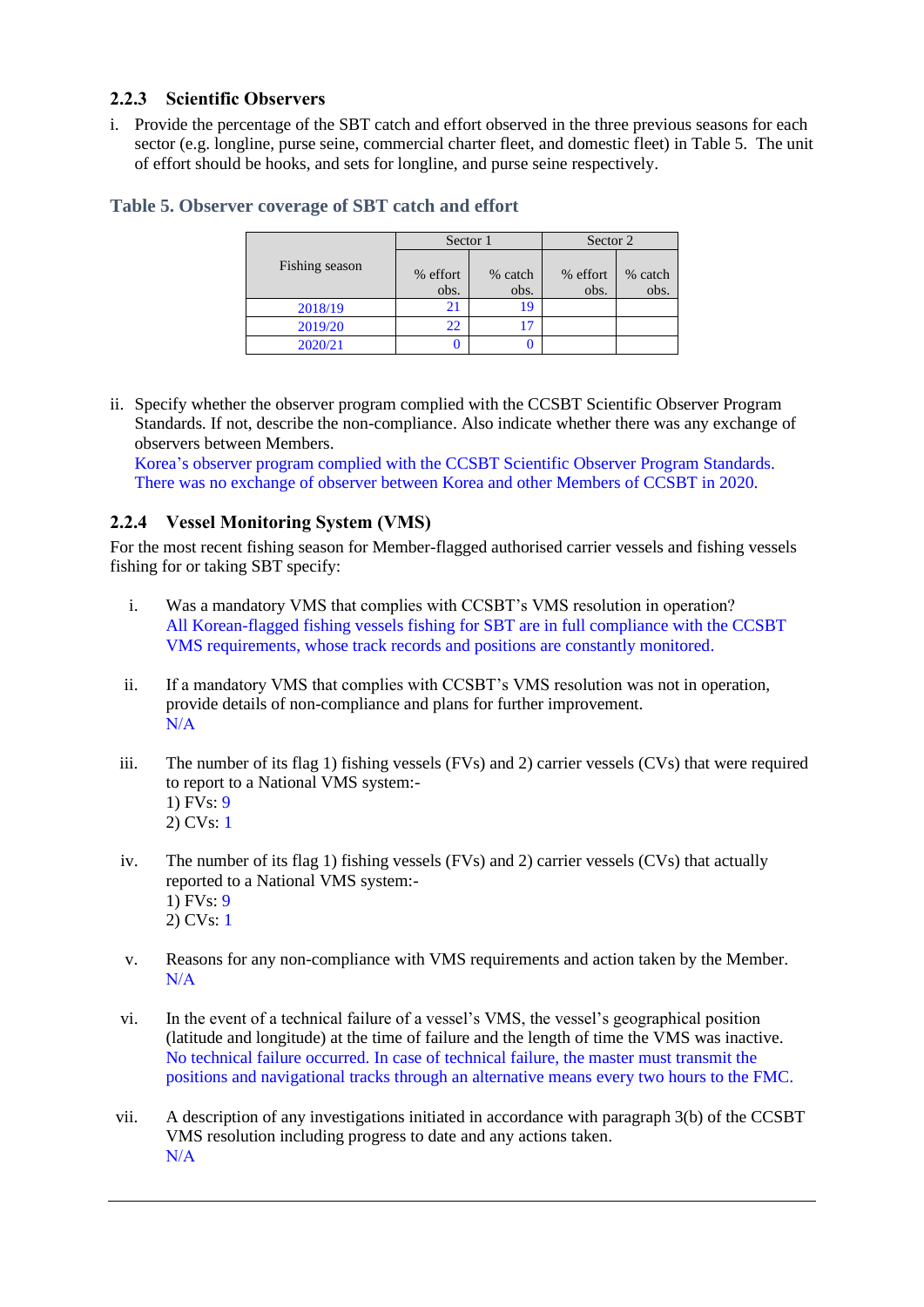## **2.2.5 At-sea inspections**

Specify the coverage level of at sea inspections of SBT authorised fishing vessels by Member's patrol vessels during the previous fishing season (e.g. the percentage of SBT trips inspected). Korea didn't conduct any at-sea inspection activities in 2020/21 season.

### **2.2.6 Authorised vessel requirements**

Report on the review of internal actions and measures taken in relation to the authorised vessel requirements provided at Attachment A, including any punitive and sanction actions taken. No punitive actions or sanctions were taken as there were no cases of infringement in 2020/21 season. All Korean longline vessels on the CCSBT Record complied with all the relevant CCSBT conservation and management measures, kept on board valid certificates of vessel registration and valid authorization to fish and tranship, had no record of IUU fishing activities and did not engage in or associate with fishing activities for SBT conducted by FVs not entered into the CCSBT record. All the owners of the Korean fishing vessels on the CCSBT Record are Korean citizens.

## **2.2.7 Monitoring of catch of SBT from other sectors (e.g. recreational, customary, etc)**

Provide details of monitoring methods used to monitor catches in other sectors. N/A

## **2.3 SBT Towing and transfer to and between farms (farms only)**

Specify the percentage of the tows that were observed and the percentage of the transfers of the fish to the farms that were observed during the previous three fishing seasons in

<span id="page-6-0"></span>[Table](#page-6-0) **6.**

### **Table 6. Observer coverage of towing and transfer to and between farms**

| Fishing season | Observer<br>coverage of tows | Observer<br>coverage of<br>transfers |
|----------------|------------------------------|--------------------------------------|
|                |                              |                                      |
|                |                              |                                      |
|                |                              |                                      |

i. Plans to allow adoption of the stereo video systems for ongoing monitoring.

## **2.4 SBT transhipment (in port and at sea)**

In accordance with the Resolution on Establishing a Program for Transhipment by Large-Scale Fishing Vessels, report:

i. The quantities and percentage of SBT transhipped at sea and in port during the previous three fishing seasons i[n Table 7.](#page-6-1)

### <span id="page-6-1"></span>**Table 7. SBT transhipment (in port and at sea)**

| Fishing season | Kilograms of<br>SBT transhipped<br>at sea | Percentage of the<br>annual SBT catch<br>transhipped at sea | Kilograms of SBT<br>transhipped in port | Percentage of the<br>annual SBT catch<br>transhipped in port |
|----------------|-------------------------------------------|-------------------------------------------------------------|-----------------------------------------|--------------------------------------------------------------|
| 2018/19        | 1,003,152                                 | 100                                                         |                                         |                                                              |
| 2019/20        | 556,842                                   | 56                                                          | 436,439                                 | 44                                                           |
| 2020/21        | 725,396                                   | 100                                                         |                                         |                                                              |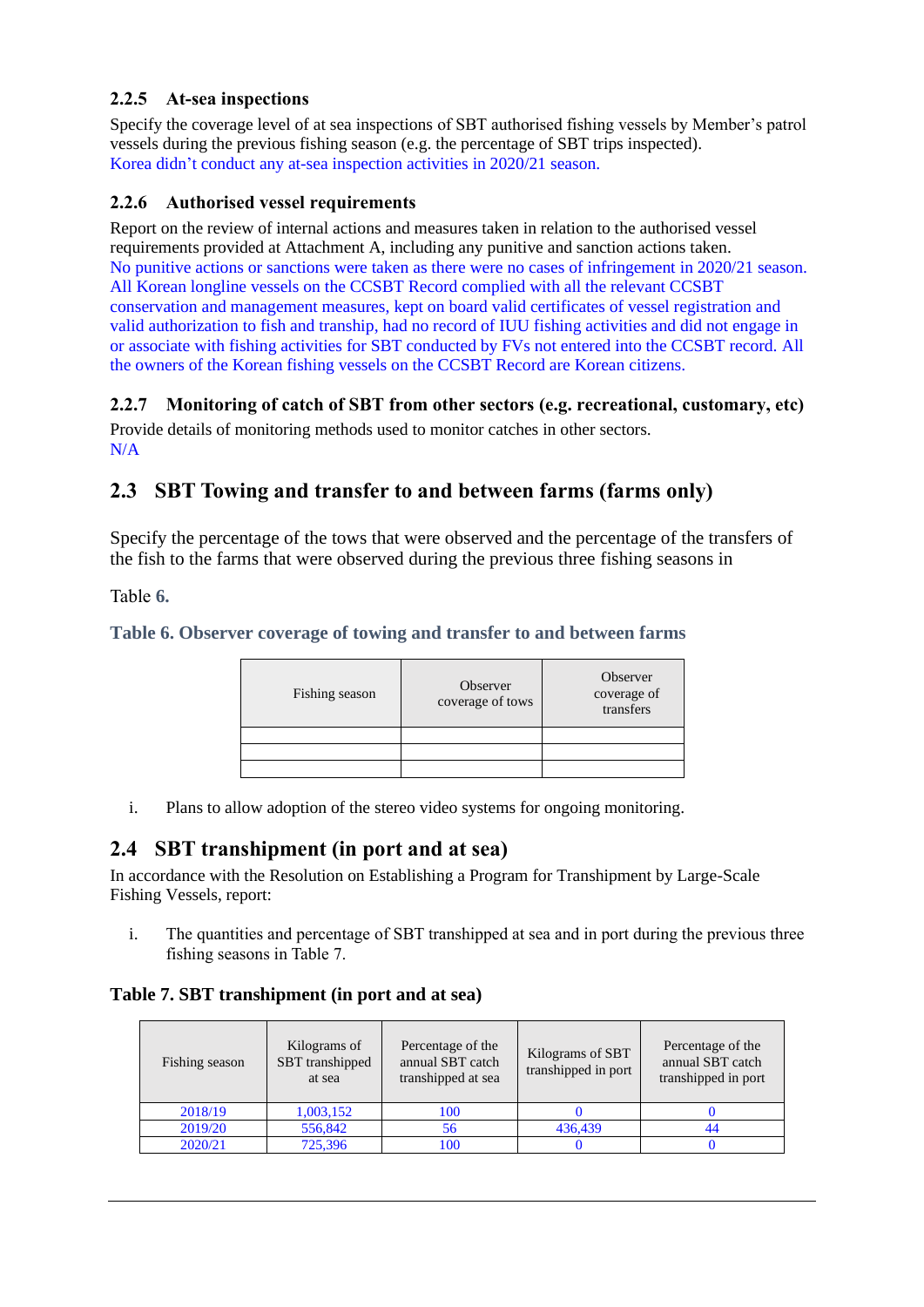ii. The list of the tuna longline fishing vessel with Freezing Capacity (LSTLVs) registered in the CCSBT Authorised Vessel List which have transhipped at sea and in port during the previous fishing season.

| At sea          | In port |
|-----------------|---------|
| No. 211 Dongwon |         |
| No. 216 Dongwon |         |
| No. 637 Dongwon |         |
| No. 639 Dongwon |         |
| No. 371 Oryong  |         |
| No. 801 Oryong  |         |

iii. A comprehensive report assessing the content and conclusions of the reports of the observers assigned to carrier vessels which have received at-sea transhipments from their LSTLVs during the previous fishing season.

Six (6) Korean longliners transhipped SBT to three (3) carrier vessels in the 2020/2021 season. Total amount of SBT transhipped at sea was approximately 725 tonnes. Four (4) longliners transhipped with 3 carrier vessels in IOTC area and tow (2) longliners transhipped with a carrier vessel in ICCAT area. No infringements were detected during the transhipment activities according to the observer report and Korean FMC also did not identify any infringements or suspicious activities. There were two transhipment events involving SBT in ICCAT area in 2020. The vessel operators did submit prior notifications to relevant authorities of Korea but the Secretariat of ICCAT was not informed of the two transhipment events in a timely manner due to administrative omission. However, the transhipment activities were duly authorized by Korean Government and no suspicious activities were identified.

## **2.5 Port Inspections of Foreign Fishing Vessels/Carrier Vessels (FVs/CVs) with SBT/SBT Products on Board**

For the three previous calendar years, provide information about the number of landing/ transhipment operations that foreign FVs/CVs carrying SBT or SBT product made in port, the number of those landing/ transhipment operations that were inspected, and the number of inspections where infringements of CCSBT's measures were detected i[n Table 8.](#page-7-0)

| Calendar year | Foreign Flag                  | No. of Landing/<br>Transhipment<br>Operations<br>(that occurred) | No. of Landing/<br>Transhipment<br>Operations<br>Inspected | No. of Landing/<br>Transhipment<br>Operations where an<br>Infringement of<br><b>CCSBT's Measures</b><br>was Detected |
|---------------|-------------------------------|------------------------------------------------------------------|------------------------------------------------------------|----------------------------------------------------------------------------------------------------------------------|
| 2018          | Liberia                       |                                                                  |                                                            | $\Omega$                                                                                                             |
|               | Panama                        |                                                                  |                                                            | 0                                                                                                                    |
| 2019          | Japan                         |                                                                  |                                                            | 0                                                                                                                    |
|               | Panama                        | $\overline{2}$                                                   |                                                            | 0                                                                                                                    |
| 2020          | Panama                        |                                                                  |                                                            | $\Omega$                                                                                                             |
|               |                               |                                                                  |                                                            |                                                                                                                      |
|               | <b>TOTAL</b><br><b>NUMBER</b> | 6                                                                | 3                                                          |                                                                                                                      |

## <span id="page-7-0"></span>**Table 8. Port inspections of foreign FVs and CVs with SBT/SBT products on board**

## **2.6 Monitoring of trade of SBT**

For the last whole calendar year or fishing season,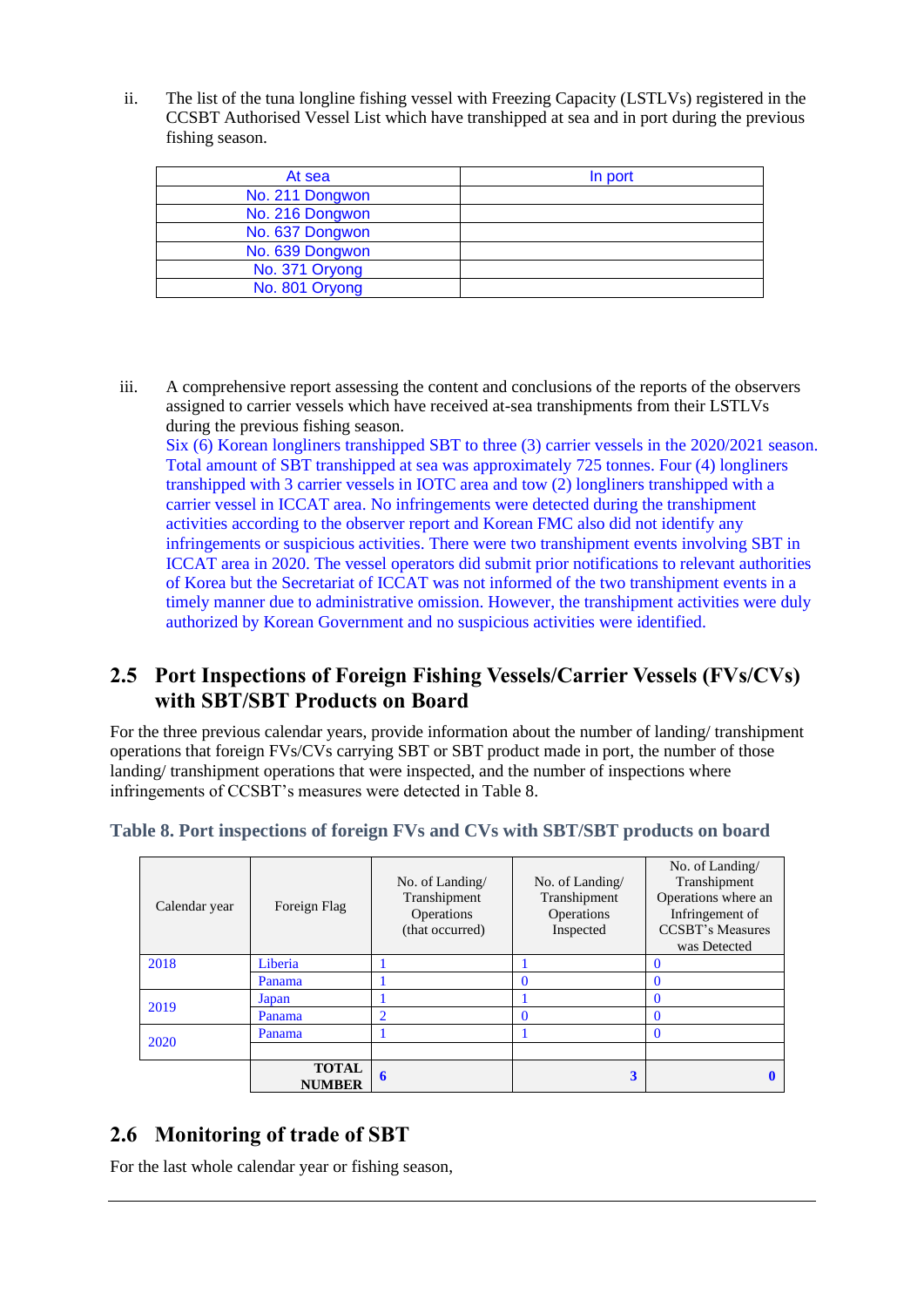- i. Provide the percentage of landings of SBT that were inspected. 17%
- ii. Provide the percentage of exports of SBT that were inspected. 4%
- iii. Provide the percentage of imports of SBT that were inspected. 17%

## **2.7 Coverage and Type of CDS Audit undertaken**

As per paragraph 5.9 of the CDS Resolution, specify details on the level of coverage and type of audit undertaken, in accordance with  $5.8<sup>4</sup>$  of the Resolution, and the level of compliance.

In accordance with the Ministerial Directive on the implementation of the CCSBT CDS Requirements, CDS validation and compliance with binding measures of CCSBT are being monitored and examined. Also, the NFQS, Korea's CDS validation authorities, cross-checks information on CDS with relevant data such as catch, transhipment and landing records maintained by the FMC and NIFS. The NFQS also inspects the landings of SBT occasionally and 17% of SBT landings were inspected in 2020/21 season.

Changes to sections in Annex 1

List any sections of Annex 1 that have changed since the previous year.

*<sup>4</sup> Paragraph 5.8 of the CDS Resolution specifies that "Members and Cooperating Non-Members shall undertake an appropriate level of audit, including inspections of vessels, landings, and where possible markets, to the extent necessary to validate the information contained in the CDS documentation."*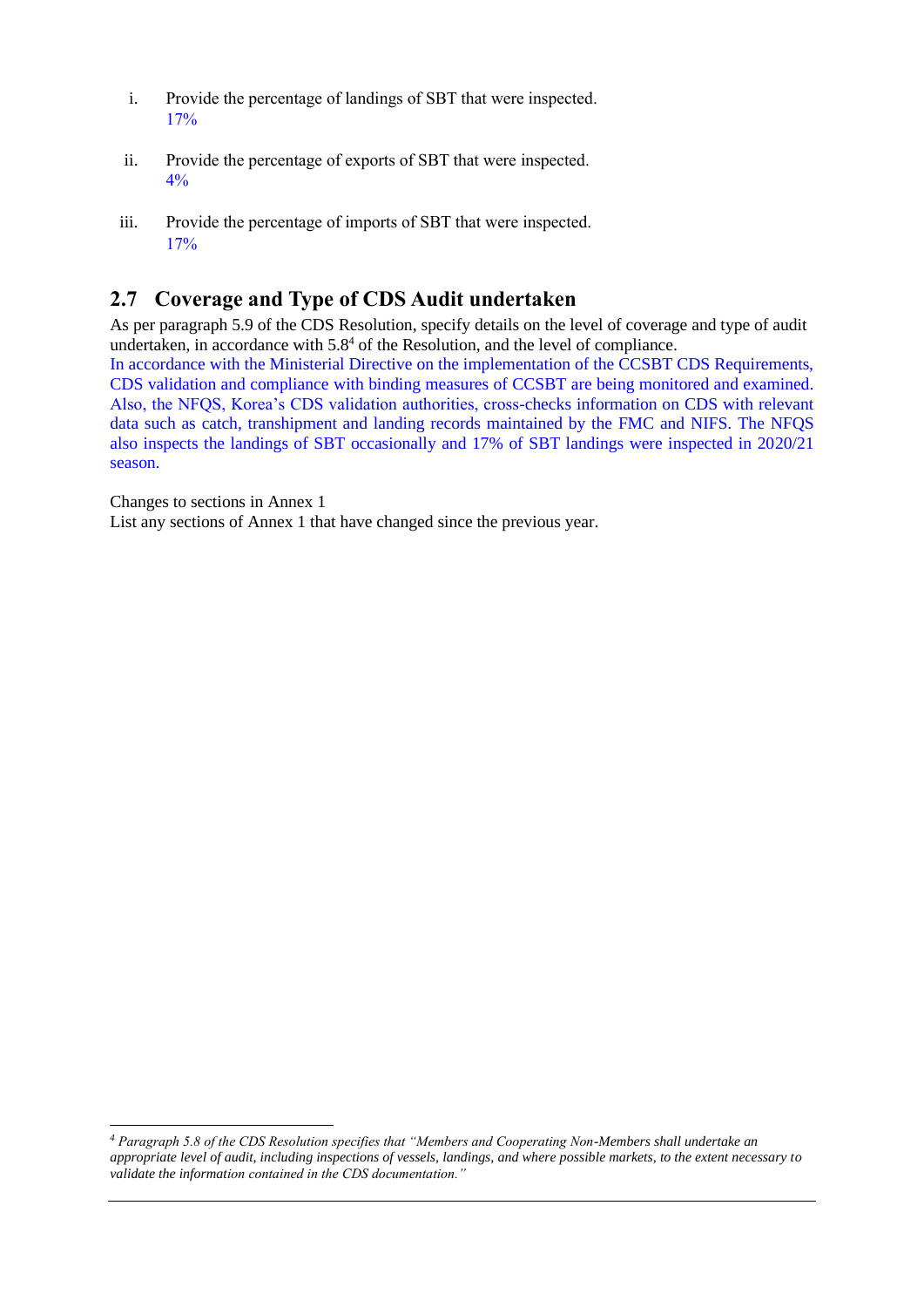# **Annex 1. Standing items: details of MCS arrangements used to monitor SBT catch in the fishery**

# **1 Monitoring catch of SBT**

Describe the system used for controlling the level of SBT catch. For ITQ and IQ systems, this should include details on how the catch is allocated to individual companies and/or vessels. For competitive catch systems this should include details of the process for authorising vessels to catch SBT and how the fishery is monitored for determining when to close the fishery. The description provided here should include any operational constraints on effort (both regulatory and voluntary).

Methods used to monitor catching in the fishery

Details should also be provided of monitoring conducted of fishing vessels when steaming away from the fishing grounds (this does not include towing vessels that are reported in Section 2).

| Monitoring<br>Methods | Description                                                                                                                                                                                                                                                                                                                                                                                                                                                                |
|-----------------------|----------------------------------------------------------------------------------------------------------------------------------------------------------------------------------------------------------------------------------------------------------------------------------------------------------------------------------------------------------------------------------------------------------------------------------------------------------------------------|
| Daily log             | Specify:                                                                                                                                                                                                                                                                                                                                                                                                                                                                   |
| book                  | Whether this is mandatory.<br>i.                                                                                                                                                                                                                                                                                                                                                                                                                                           |
|                       | Keeping a daily log book (electronic reporting system) is mandatory.                                                                                                                                                                                                                                                                                                                                                                                                       |
|                       |                                                                                                                                                                                                                                                                                                                                                                                                                                                                            |
|                       | The level of detail recorded (shot by shot, daily aggregate etc):-<br>ii.<br>The vessels fishing for SBT keep their log book on a daily basis (shot by shot). They<br>record all the SBT-related information including the fishing date and position, effort,<br>quantity of SBT catch (in number and weight) and discards/releases, and bycatch. They<br>also keep accumulated catch figures every fishing day.                                                           |
|                       | What information on ERS is recorded in logbooks:-<br>iii.                                                                                                                                                                                                                                                                                                                                                                                                                  |
|                       | It includes fishing date and position, the amount of catch, discard/release by species, the                                                                                                                                                                                                                                                                                                                                                                                |
|                       | vitality status (alive or dead).                                                                                                                                                                                                                                                                                                                                                                                                                                           |
|                       |                                                                                                                                                                                                                                                                                                                                                                                                                                                                            |
|                       | Who are the log books submitted to <sup>5</sup> :-<br>iv.<br>Logbooks are submitted to the Ministry of Oceans and Fisheries (MOF) and the<br>National Institute of Fisheries Science (NIFS) of Korea. The information in the<br>logbooks is also shared through an information sharing link with the Fisheries<br>Monitoring Center (FMC) and the National Fishery Products Quality Management<br>Service (NFQS-Korea' s CDS validating agency) for verification purposes. |
|                       | What is the timeframe and method $6$ for submission:-<br>ν.<br>In accordance with the DWFD Act, vessels are required to submit their logbooks to the<br>NIFS on a daily basis since September 1 of 2015.                                                                                                                                                                                                                                                                   |
|                       | Under the Electronic Reporting System, all distant water fishing vessels are required to<br>submit 10 different electronic reports to the FMC: trip, departure, entry, daily catch,<br>transshipment request, transshipment result, exit, pre-notification, port entry and landing<br>result.                                                                                                                                                                              |
|                       | Vessels must acquire the approval of the FMC in order to commence transshipment<br>operation.                                                                                                                                                                                                                                                                                                                                                                              |
|                       | Data collected electronically is transmitted from vessels to the FMC via two-way digital<br>satellite communication solution through an electronic reporting system unit onboard,<br>being incorporated into the database to be managed by the FMC. The data are<br>simultaneously provided to the NIFS for scientific analysis.                                                                                                                                           |

*<sup>5</sup> If the reports are not to be submitted to the Member's or CNM's government fisheries authority, then also specify whether the information will later be sent to the fisheries authority, including how and when that occurs. 6 In particular, whether the information is submitted electronically from the vessel.*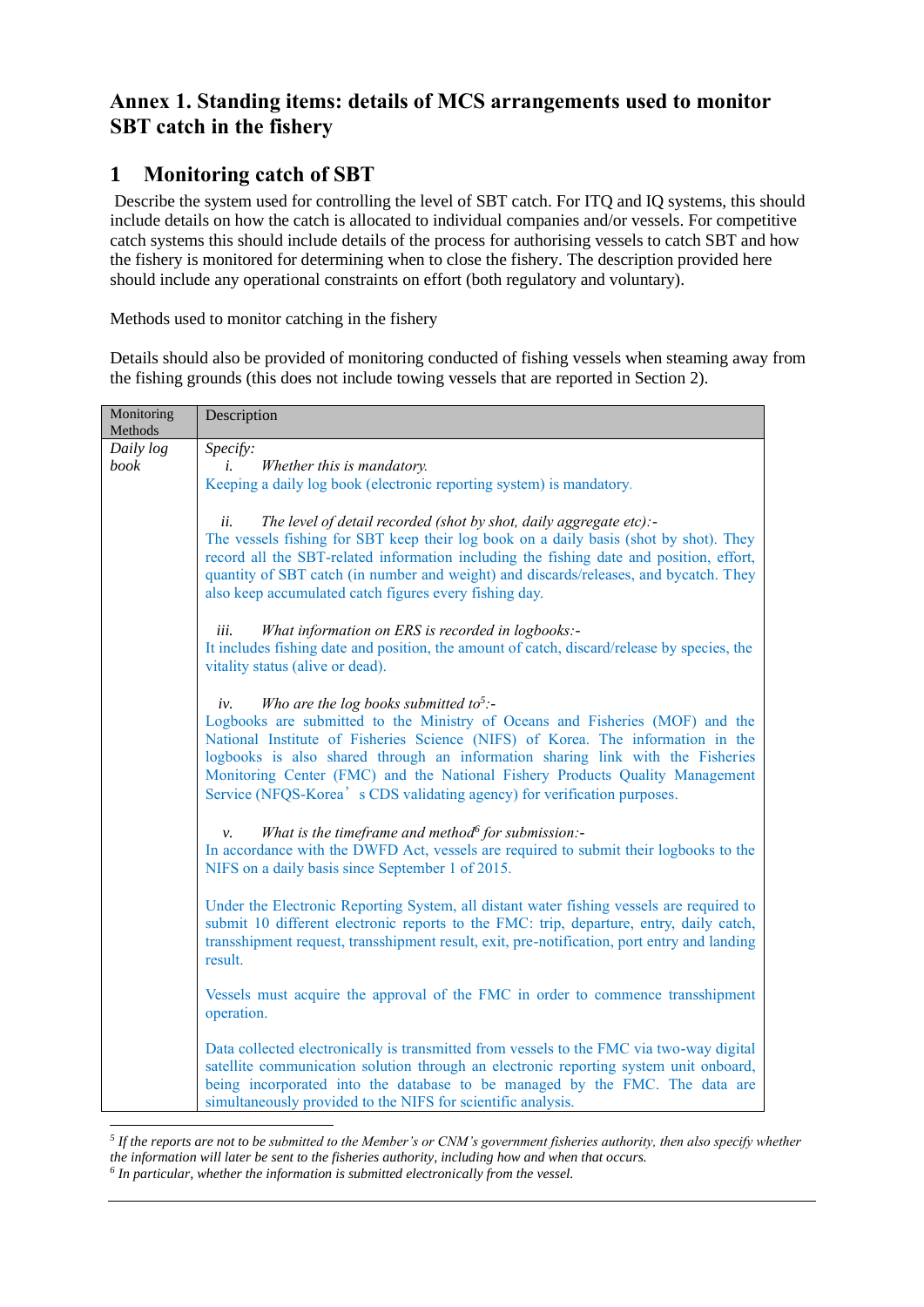Based on the database, the FMC conducts monitoring of Korean distant water fishing vessels in real-time, verifies transshipment, landing, quota exhaustion, and fishing days, and performs IUU risk assessment.

#### *vi. The type of checking and verification that is routinely conducted for this information:-*

The information in the logbooks is also shared through an information sharing link with the Fisheries Monitoring Center (FMC) and the National Fishery Products Quality Management Service (NFQS-Korea's CDS validating agency) for verification purposes. Also, in close cooperation with the NIFS, the FMC and the NFQS, the Ministry of Oceans and Fisheries (MOF) cross-checks submitted data with such information as the transhipped amount, the landed amount, observer data and other documentations required by the CDS Resolution.

#### *vii. Reference to applicable legislation and penalties:-*

The applicable legislation is the DWFD Act. paragraph 1(4) and (5) Article 33 of the Act stipulates that: A person who has not fulfilled the reporting requirements for catches, transhipment and landing prescribed in paragraph (1) of Article 16 or who has made a false report thereof; or a person who has engaged in transhipment without authorization shall be subject to imprisonment of up to five years, or a criminal fine of up to five times the whole sale value of the fishery products obtained from relevant violations, based on the average wholesale prices of the products for the preceding three years; or a criminal fine at least KRW500 million up to KRW 1 billion, whichever is higher (Article 33 of the DWFD Act). A person who has violated any subparagraph referred to in this paragraph twice or more within five years shall be subject to imprisonment of up to five years or a criminal fine of up to eight times the wholesale value of the fishery products obtained from relevant violations, based on the average wholesale prices of the products for the preceding three years; or a criminal fine of up to KRW 1.6 billion, whichever is higher. As indicated here, Korea has a very strong legal tool to deter against false reporting and un-reporting.

#### *viii. Other relevant information<sup>7</sup> :-*

The DWFD Act provides that Korean vessels operating in waters outside Korea's jurisdiction shall comply with all requirements adopted by RFMOs, including those related to ERS. As mentioned in other fields of this Annual Report, the amendment to the DWFD Act has enabled the Korean government to conduct tighter MCS on activities of Korean-flagged vessels, including those related to ERS requirements. Also, fishermen on longliners are required to record on the logbooks the mitigation measures they took to reduce incidental bycatches of seabirds.

*<sup>7</sup> Including information on ERS, and comments on the effectiveness of the controls or monitoring tools and any plans for further improvement.*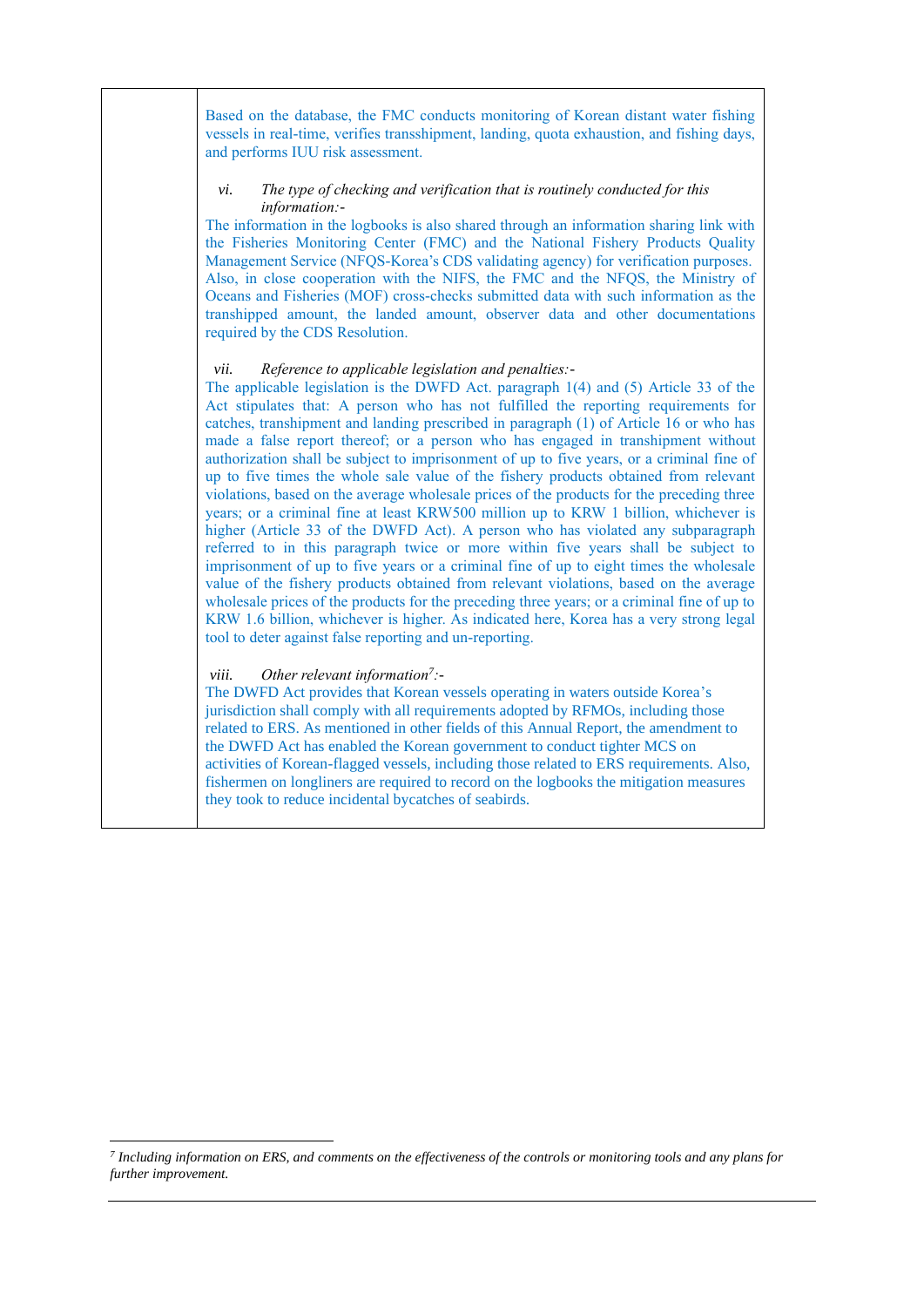| Additional<br>reporting<br>methods<br>(such as<br>real time<br>monitoring<br><i>programs</i> ) | If multiple reporting methods exists (e.g. daily, weekly and/or month SBT catch<br>reporting, reporting of tags and SBT measurements, reporting of ERS interactions etc),<br>create a separate row of in this table for each method. Then, for each method, specify:<br>i.<br>Whether this is mandatory.<br>The information that is recorded (including whether it relates to SBT or ERS):-<br>ii.<br>iii.<br>Who the reports are submitted to and by whom (e.g. Vessel Master, the Fishing<br>Company etc) <sup>5</sup> :-<br>What is the timeframe and method $\delta$ for submission:-<br>iv.<br>The type of checking and verification that is routinely conducted for this<br>ν.<br>information:-<br>Reference to applicable legislation and penalties:-<br>vi.<br>Other relevant information <sup>7</sup> :-<br>vii. |  |  |  |  |
|------------------------------------------------------------------------------------------------|---------------------------------------------------------------------------------------------------------------------------------------------------------------------------------------------------------------------------------------------------------------------------------------------------------------------------------------------------------------------------------------------------------------------------------------------------------------------------------------------------------------------------------------------------------------------------------------------------------------------------------------------------------------------------------------------------------------------------------------------------------------------------------------------------------------------------|--|--|--|--|
| Scientific                                                                                     | Specify:                                                                                                                                                                                                                                                                                                                                                                                                                                                                                                                                                                                                                                                                                                                                                                                                                  |  |  |  |  |
| <i><b>Observers</b></i>                                                                        | The system used for comparisons between observer data and other catch<br>i.<br>monitoring data in order to verify the catch data:-<br>To compare observer data and other monitored catch data (logbook and CDS), the NIFS<br>conducts debriefing works through national observer programs. In addition, the NIFS<br>cross-checks those data using various information sources such as VMS records<br>accessed through the FMC database, and import/export data or CDS data issued by<br>NFQS.<br>What information on ERS is recorded by observers:-<br>ii.<br>Species composition of ERS and other bycatch, retention and discard/release (in                                                                                                                                                                             |  |  |  |  |
|                                                                                                | number or weight), seabirds mitigation measures used, ERS interactions, length and<br>weight, sex, maturity, stomach contents, tag release and recapture, marine mammals<br>and ERS sightings, depredation, etc.                                                                                                                                                                                                                                                                                                                                                                                                                                                                                                                                                                                                          |  |  |  |  |
|                                                                                                | iii<br>Who are the observer reports submitted to:-<br>The observer reports are submitted to the National Institute of Fisheries Science (NIFS)                                                                                                                                                                                                                                                                                                                                                                                                                                                                                                                                                                                                                                                                            |  |  |  |  |
|                                                                                                |                                                                                                                                                                                                                                                                                                                                                                                                                                                                                                                                                                                                                                                                                                                                                                                                                           |  |  |  |  |
|                                                                                                | Timeframe for submission of observer reports:-<br>iv.<br>The observer shall submit a trip report in one month from the point when observer<br>activities are completed.                                                                                                                                                                                                                                                                                                                                                                                                                                                                                                                                                                                                                                                   |  |  |  |  |
|                                                                                                | Other relevant information (including plans for further improvement $-$ in<br>V.<br>particular to reach coverage of 10% of the effort):-<br>To ensure the quality of observers and the required observer coverage, the National<br>Institute of Fisheries Science(NIFS) has been implementing observer training and<br>education programs. To achieve the representative coverage by season and area, the<br>NIFS establishes annual observer operation plan in consultation with fishing companies<br>before commencing the fishing season.                                                                                                                                                                                                                                                                              |  |  |  |  |
| VMS                                                                                            | i.<br>For Member-flagged authorised carrier vessels and fishing vessels fishing for                                                                                                                                                                                                                                                                                                                                                                                                                                                                                                                                                                                                                                                                                                                                       |  |  |  |  |
| The items of                                                                                   | or taking SBT reference to applicable legislation and penalties:-<br>Article 15 of the DWFD Act requires the installation of a VMS both on fishing vessels                                                                                                                                                                                                                                                                                                                                                                                                                                                                                                                                                                                                                                                                |  |  |  |  |
| "ii" are<br>required in                                                                        | as follows:                                                                                                                                                                                                                                                                                                                                                                                                                                                                                                                                                                                                                                                                                                                                                                                                               |  |  |  |  |
| association<br>with the                                                                        | (1) A distant water fisheries operator shall have a vessel monitoring system (hereinafter<br>referred to as "VMS") installed on the authorized fishing vessel under Article 6 (1) prior                                                                                                                                                                                                                                                                                                                                                                                                                                                                                                                                                                                                                                   |  |  |  |  |
| Resolution on                                                                                  | to departure from the port.                                                                                                                                                                                                                                                                                                                                                                                                                                                                                                                                                                                                                                                                                                                                                                                               |  |  |  |  |
| establishing the<br>CCSBT Vessel                                                               | (2) A vessel registered as a carrier vessel for overseas service for fish and fishery                                                                                                                                                                                                                                                                                                                                                                                                                                                                                                                                                                                                                                                                                                                                     |  |  |  |  |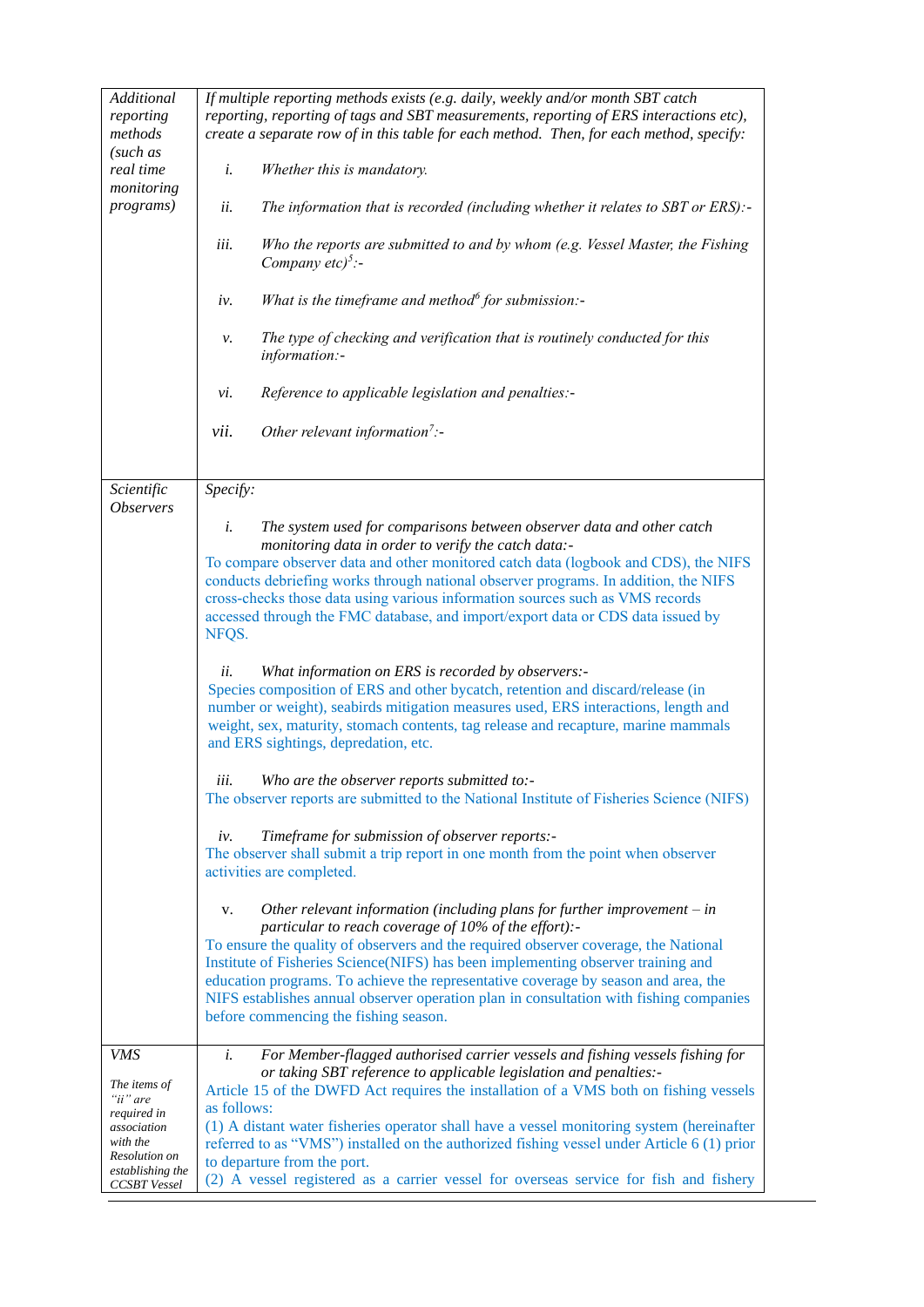| Monitoring<br>System                                                     | products pursuant to paragraph (2) of Article 24 of the Marine Transportation Act shall<br>be fitted with a VMS.<br>Article 13 of the Act also defines "not having a vessel fitted with a vessel monitoring<br>system (VMS) or intentionally tampering with the VMS or rendering it non-functional"<br>as a serious infringement, which is subject to imprisonment of up to five years, or a<br>criminal fine of up to five times the whole sale value of the fishery products obtained<br>from relevant violations, based on the average wholesale prices of the products for the<br>preceding three years; or a criminal fine at least KRW500 million up to KRW 1 billion,<br>whichever is higher. A person who has violated any subparagraph referred to in this<br>paragraph twice or more within five years shall be subject to imprisonment of up to five<br>years or a criminal fine of up to eight times the wholesale value of the fishery products<br>obtained from relevant violations, based on the average wholesale prices of the products<br>for the preceding three years; or a criminal fine of up to KRW 1.6 billion, whichever is<br>higher. |
|--------------------------------------------------------------------------|-----------------------------------------------------------------------------------------------------------------------------------------------------------------------------------------------------------------------------------------------------------------------------------------------------------------------------------------------------------------------------------------------------------------------------------------------------------------------------------------------------------------------------------------------------------------------------------------------------------------------------------------------------------------------------------------------------------------------------------------------------------------------------------------------------------------------------------------------------------------------------------------------------------------------------------------------------------------------------------------------------------------------------------------------------------------------------------------------------------------------------------------------------------------|
| Other (for<br>example,<br>use of<br>electronic<br>monitoring<br>$etc.$ ) |                                                                                                                                                                                                                                                                                                                                                                                                                                                                                                                                                                                                                                                                                                                                                                                                                                                                                                                                                                                                                                                                                                                                                                 |

## **1.1 SBT Towing and transfer to and between farms (farms only)**

*(a) Describe the system used for controlling and monitoring towing of SBT from the fishing ground to the farming area. This should include details of:*

- *i. Observation required for towing of SBT*
- *ii. Monitoring systems for recording losses of SBT (in particular, SBT mortality).*

*(b) Describe the system used for controlling and monitoring transferring of SBT from tow cages into farms. This should include details of:*

- *i. Inspection/Observation required for transfer of SBT*
- *ii. Monitoring system used for recording the quantity of SBT transferred:-*

*(c) For "b" and "c" above, describe the process used for completing, validating<sup>8</sup> and collecting the relevant CCSBT CDS documents (Farm Stocking Form, Farm Transfer Form):-*

*(d) Other relevant information<sup>7</sup>*

## **1.2 SBT Transhipment (in port and at sea)**

- *(a) Describe the system used for controlling and monitoring transhipments in port. This should include details of:*
- *i. Flag State rules for and names of:* Regulation on transhipment and landing of catches taken from waters outside Korea's jurisdiction

*- designated foreign ports where SBT may be transhipped, and*  Cape Town, South Africa and Port Louis, Mauritius and land at Shimizu port of Japan. Other ports may be designated from time to time subject to prior request from vessel operators. *- foreign ports where in-port transhipments of SBT are prohibited:-*

*ii. Flag State inspection requirements for in-port transhipments of SBT (include % coverage):-*

*<sup>8</sup> Including the class of person who conducts this work (e.g. government official, authorised third party)*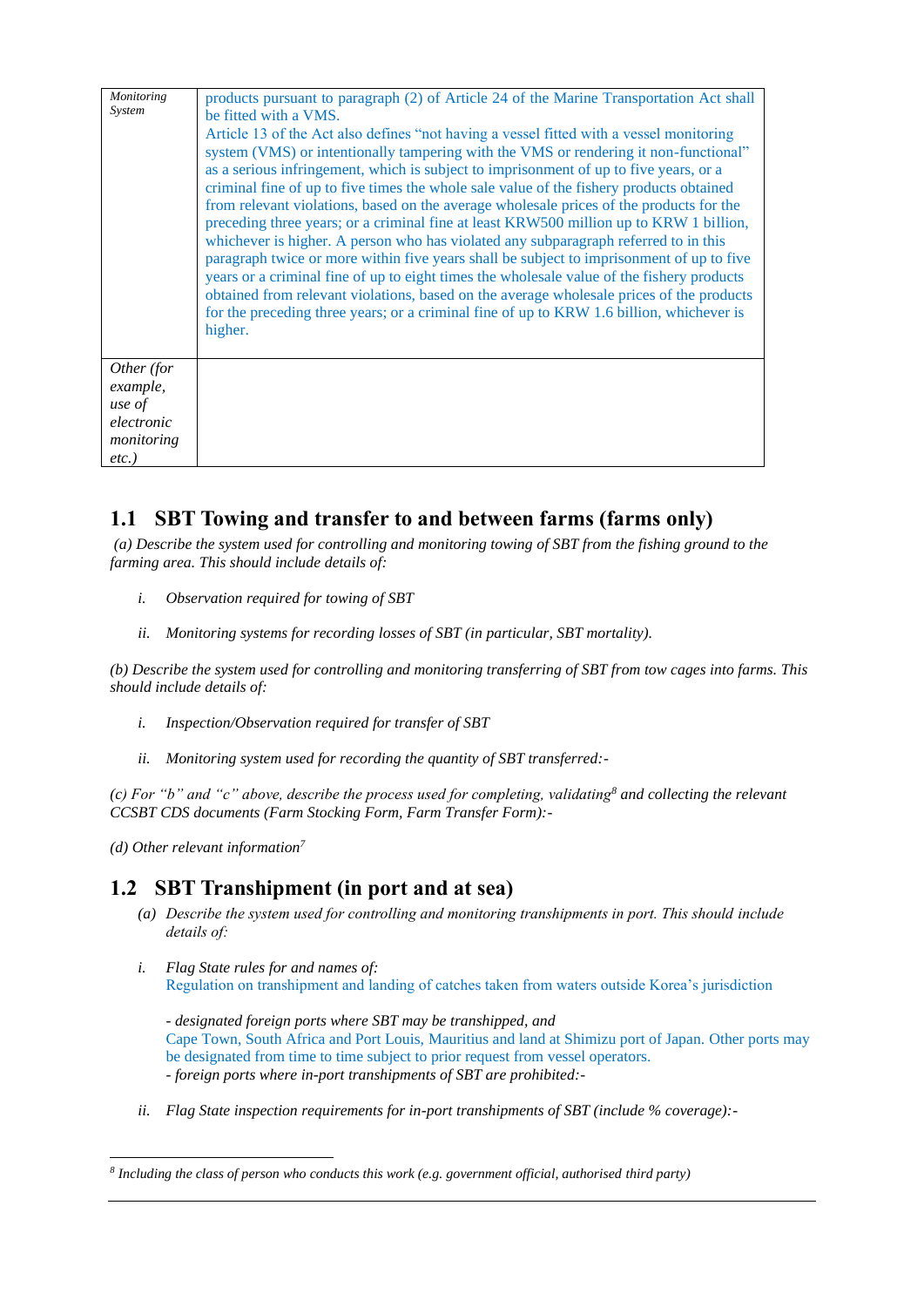Article 14 of the DWFD Act stipulates port inspection on vessels entering Korean ports retaining fish and fish products taken from waters outside Korea's jurisdiction

In accordance with the Regulation on transhipment and landing of catches taken from waters outside Korea's jurisdiction, all distant water fishing vessels shall obtain the government's approval prior to transhipment, and the results of transhipments are submitted to the FMC and maintained on the FMC database. Document-based inspection are conducted for all transhipment events(at-sea and in-port transhipments) and the target coverage of physical inspection is 100% and 10% for domestic ports and foreign ports, respectively.

#### *iii. Information sharing with designated Port States:-* Korea does not have information sharing arrangements with port states but communicates with them on a case-by-case basis if necessary.

*iv. Monitoring systems for recording the quantity of SBT transhipped:-*

In accordance with the Regulation on transhipment and landing of catches taken from waters outside Korea's jurisdiction, all distant water fishing vessels shall obtain the government's approval prior to transhipment, and the results of transhipments are submitted to the FMC and maintained on the FMC database.

*v. Process for validating<sup>8</sup> and collecting the relevant CCSBT CDS documents (Catch Monitoring Form, Catch Tagging Form):-*

All Korean distant water fishing vessels are required to obtain a permit from the FMC prior to making transhipment and must submit an application within 24 hours before the estimated time of transhipment. When considering transhipment application, the FMC verifies whether or not the vessel has a license issued by both the flag and coastal states; listed on IUU lists, and duly registered to relevant registries. The FMC database includes comprehensive data such as the license information, VMS tracks, transhipment and landing information. The information in the logbooks is also shared through an information sharing link with the Fisheries Monitoring Center (FMC) and the National Fishery Products Quality Management Service (NFQS-Korea's CDS validating agency) for verification purposes. Also, in close cooperation with the NIFS, the FMC and the NFQS, the Ministry of Oceans and Fisheries (MOF) cross-checks submitted data with such information as the transhipped amount, the landed amount, observer data and other documentations required by the CDS Resolution.

#### *vi. Reference to applicable legislation and penalties:-*

Article 13 of the DWFD Act makes it mandatory for distant water fisheries operators to fully comply with RFMO measures, including CCSBT requirements regarding transhipment. Also, the transhipment by Korean-flagged distant water fishing vessels is further governed by Article 16 of the DWFD Act and the Ministerial Directive on the Reporting of Transhipment and Landing by Korean-flagged Distant Water Fishing Vessels, which requires the flag state's permit prior to transhipment. Transhipment without the permission is subject to imprisonment of up to five years, or a criminal fine of up to five times the whole sale value of the fishery products obtained from relevant violations, based on the average wholesale prices of the products for the preceding three years; or a criminal fine at least KRW500 million up to KRW 1 billion, whichever is higher (Article 33 of the DWFD Act)

- *vii. Other relevant information<sup>7</sup> :-*
- *(b) Describe the system used for controlling and monitoring transhipments at sea. This should include details of:*
- *i. The rules and processes for authorising transhipments of SBT at sea and methods (in addition to the presence of CCSBT transhipment observers) for checking and verifying the quantities of SBT transhipped:-*

In accordance with the Regulation on transhipment and landing of catches taken from waters outside Korea's jurisdiction, all distant water fishing vessels shall obtain the government's approval prior to transhipment, and the results of transhipments are submitted to the FMC and maintained on the FMC database.

*ii. Monitoring systems for recording the quantity of SBT transhipped:-* All Korean distant water fishing vessels are required to obtain a permit from the FMC prior to making transhipment and must submit an application within 24 hours before the estimated time of transhipment. The results of transhipments are submitted to the FMC and maintained on the FMC database.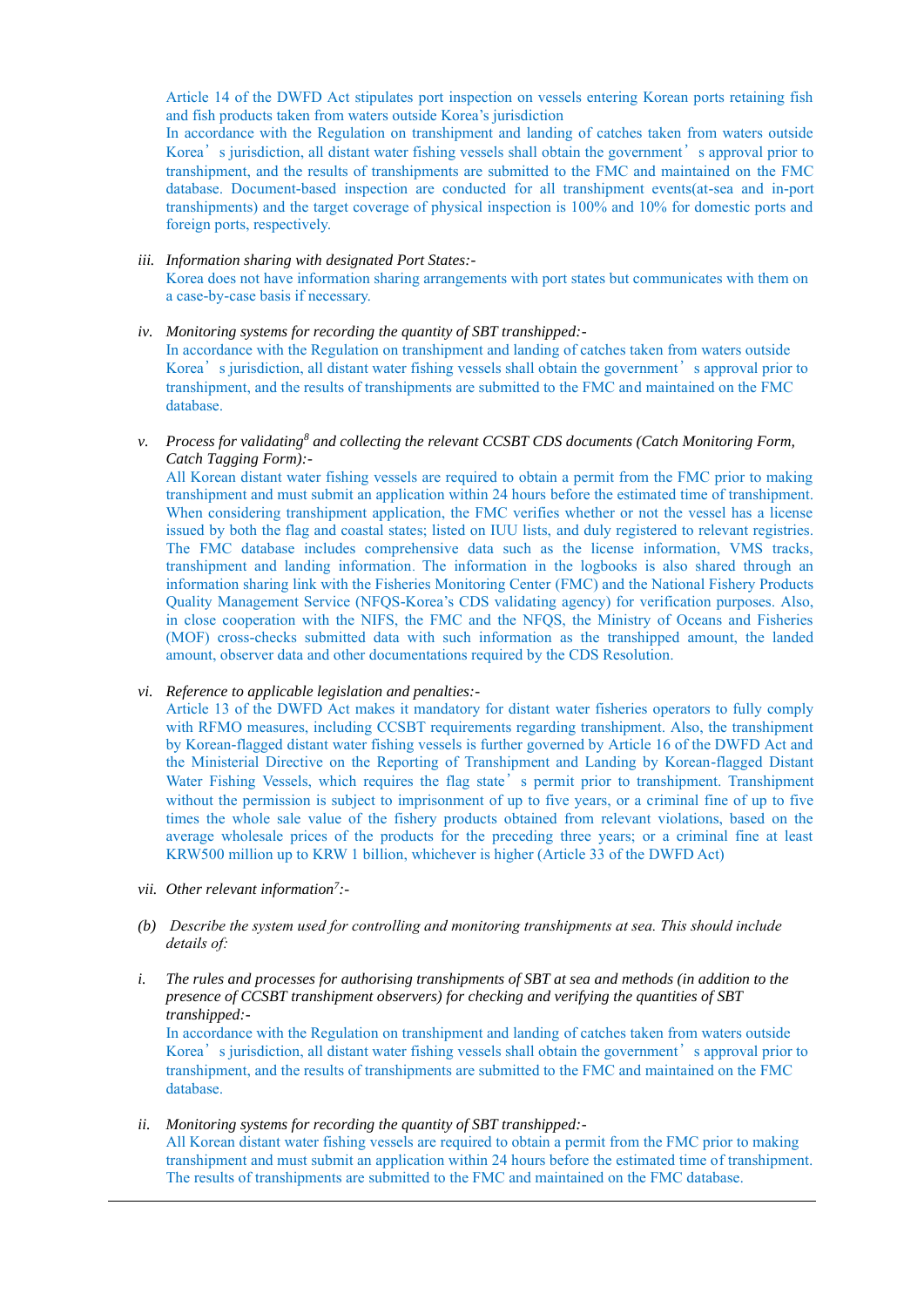*iii. Process for collecting the relevant CCSBT CDS documents (Catch Monitoring Form, Catch Tagging Form):-*

National Fishery Products Quality Management Services(NFQS) manages CCSBT CDS documents. It collects CDS documents from fishing vessels operators, exporters and importers and submits the documents to the Ministry of Oceans and Fisheries on a quarterly basis.

*iv. Reference to applicable legislation and penalties:-*

Article 13 of the DWFD Act makes it mandatory for distant water fisheries operators to fully comply with RFMO measures, including CCSBT requirements regarding transhipment. Also, the transhipment by Korean-flagged distant water fishing vessels is further governed by Article 16 of the DWFD Act and the Ministerial Directive on the Reporting of Transhipment and Landing by Korean-flagged Distant Water Fishing Vessels, which requires the flag state's permit prior to transhipment. Transhipment without the permission is subject to imprisonment of up to five years, or a criminal fine of up to five times the whole sale value of the fishery products obtained from relevant violations, based on the average wholesale prices of the products for the preceding three years; or a criminal fine at least KRW500 million up to KRW 1 billion, whichever is higher (Article 33 of the DWFD Act)

*v. Other relevant information<sup>7</sup> :-*

## **1.3 Port Inspections of Foreign FVs/CVs with SBT/SBT Products on Board**

*This section provides for reporting with respect to the CCSBT's Scheme for Minimum Standards for Inspection in Port. It should be filled out by Port State Members that have authorised foreign Fishing Vessels/Carrier Vessels carrying SBT or SBT products to enter their designated ports for the purpose of landing and/or transhipment. Only information for landings/transhipments of SBT or SBT products that have NOT been previously landed or transhipped at port should be included in the table below.*

| .                         | <b>Port Code</b> | <b>Geographical position</b>       |                                        |
|---------------------------|------------------|------------------------------------|----------------------------------------|
| <b>Port Name</b>          |                  | <b>Latitude</b><br>(+North/-South) | <b>Longitude</b><br>$(+East$ -West $)$ |
| <b>Port Name</b>          | <b>Port Code</b> | <b>Latitude</b>                    | Longitude                              |
| <b>Busan</b>              | <b>KR PUS</b>    | 3508N                              | 12903E                                 |
| <b>Ulsan</b>              | <b>KR USN</b>    | 3532N                              | 12919E                                 |
| Pohang                    | <b>KR KPO</b>    | 3602N                              | 12922E                                 |
| Donghae Mukho             | <b>KR TGH</b>    | 3729N                              | 12907E                                 |
| <b>Masan</b>              | <b>KR MAS</b>    | 3512N                              | 12834E                                 |
| Yeosu                     | <b>KR YOS</b>    | 3445N                              | 12743E                                 |
| Gwangyang                 | <b>KR KAN</b>    | 3456N                              | 12742E                                 |
| Mokpo                     | <b>KR MOK</b>    | 3448N                              | 12623E                                 |
| Gunsan                    | <b>KR KUV</b>    | 3559N                              | 12643E                                 |
| <b>Pyeongtaek Dangjin</b> | <b>KR PTK</b>    | 3658N                              | 12706E                                 |
| Janghang                  | <b>KR CHG</b>    | 3600N                              | 12641E                                 |
| Daesan                    | <b>KR TSN</b>    | 3700N                              | 12622E                                 |
| Gyeongin                  | <b>KR GIN</b>    | 3732N                              | 12636E                                 |
| Incheon                   | <b>KR INC</b>    | 3727N                              | 12637E                                 |
| Sokcho                    | <b>KR SHO</b>    | 3812N                              | 12835E                                 |
| Okgye                     | <b>KR OKK</b>    | 3736N                              | 12902E                                 |
| <b>Samcheok</b>           | <b>KR SUK</b>    | 3726N                              | 12911E                                 |

*(a) Provide a list of designated ports into which foreign FVs/ CVs carrying SBT or SBT product may request entry:-*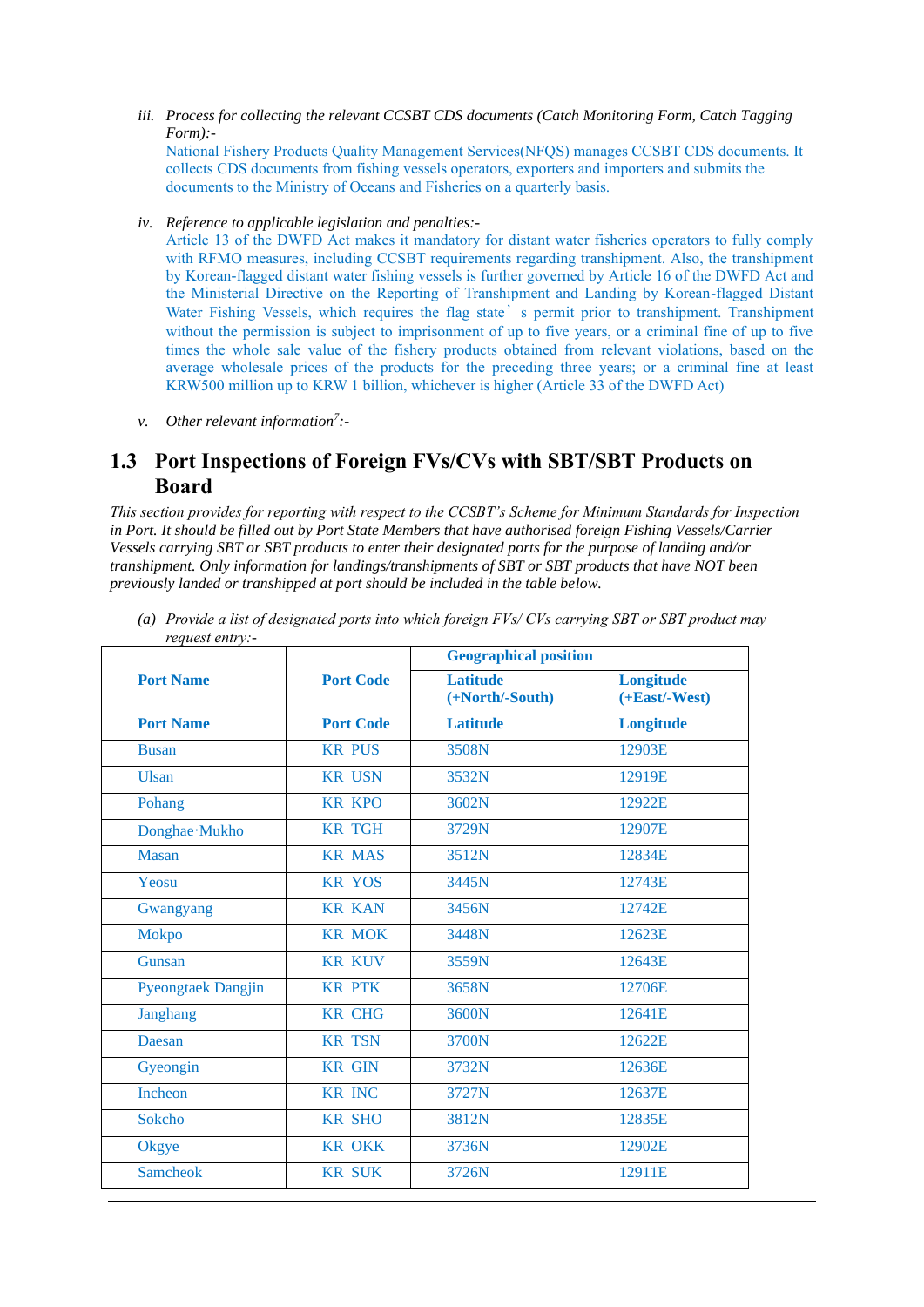| Hosan           | <b>KR HAS</b> | 3710N | 12921E |
|-----------------|---------------|-------|--------|
| Jinhae          | <b>KR CHF</b> | 3508N | 12839E |
| Gohyeon         | <b>KR KHN</b> | 3453N | 12837E |
| Okpo            | <b>KR OKP</b> | 3453N | 12842E |
| Jangseungpo     | <b>KR JSP</b> | 3430N | 12826E |
| Samcheonpo      | <b>KR SCP</b> | 3455N | 12804E |
| Tongyeong       | <b>KR TYG</b> | 3450N | 12825E |
| Hadong          | <b>KR HDG</b> | 3542N | 12745E |
| Wando           | <b>KR WND</b> | 3418N | 12645E |
| Seogwipo        | <b>KR SPO</b> | 3314N | 12633E |
| Jeju            | <b>KR CHA</b> | 3330N | 12631E |
| <b>Boryeong</b> | <b>KR BOR</b> | 3619N | 12630E |
| Taean           | <b>KR TAN</b> | 3643N | 12616E |
| Seoul           | <b>KR SEL</b> | 3731N | 12656E |
|                 |               |       |        |

*(b) Provide the minimum number of hours of notice required for foreign FVs/CVs carrying SBT or SBT product to request authorisation to enter these designated ports:-* At least 48 hours before entering into a designated port in Korea.

## **1.4 Landings of Domestic Product (from both fishing vessels and farms)**

*Describe the system used for controlling and monitoring domestic landings of SBT. This should include details of:*

- *(a) Rules for designated ports of landing of SBT:-* The DWFD Act provides a legal ground for the domestic application of all effective measures adopted by RFMOs which Korea is a member of or a contracting party to. Therefore, it can be construed that landing of SBT at designated port is also covered by the DWFD Act.
- *(b) Inspections required for landings of SBT.*  As for domestic landings, Article 14 of the DWFD Act stipulates port inspection on vessels entering Korean ports retaining fish and fish products, including SBT, taken from waters outside Korea's jurisdiction. Also Article 23 of the Implementation Rules for the Act grants the government the authorities to conduct landing inspections as deemed necessary.
- *(c) Details of genetic testing conducted and any other techniques that are used to verify that SBT are not being landed as a different species:-* Korea did not conduct genetic testing for SBT export in the reporting year.
- *(d) Monitoring systems for recording the quantity of SBT landed:-* Port inspection includes the verification of the quantity of SBT landed and the government has the authorities to conduct landing inspections as deemed necessary. Post-landing reports, including the amount landed, are also mandatory and must be submitted to the government within 24 hours of the time of landing.
- *(e) Process for validating<sup>8</sup> and collecting the relevant CCSBT CDS documents (Catch Monitoring Form, and depending on circumstances, Catch Tagging Form):-* The FMC database includes comprehensive data such as the license information, VMS tracks, transhipment and landing information. The NFQS has a full access to the database and reference to this information in the process of CDS verification and validation.
- *(f) Reference to applicable legislation and penalties:-* The DWFD Act and its subordinate rules and ordinances; the Ministerial Directive on the implementation of the CCSBT CDS Requirements; and the Regulation for Transhipment and Landing of Catches Taken from Waters outside Korea's Jurisdiction cover this issue. Article 25 of the DWFD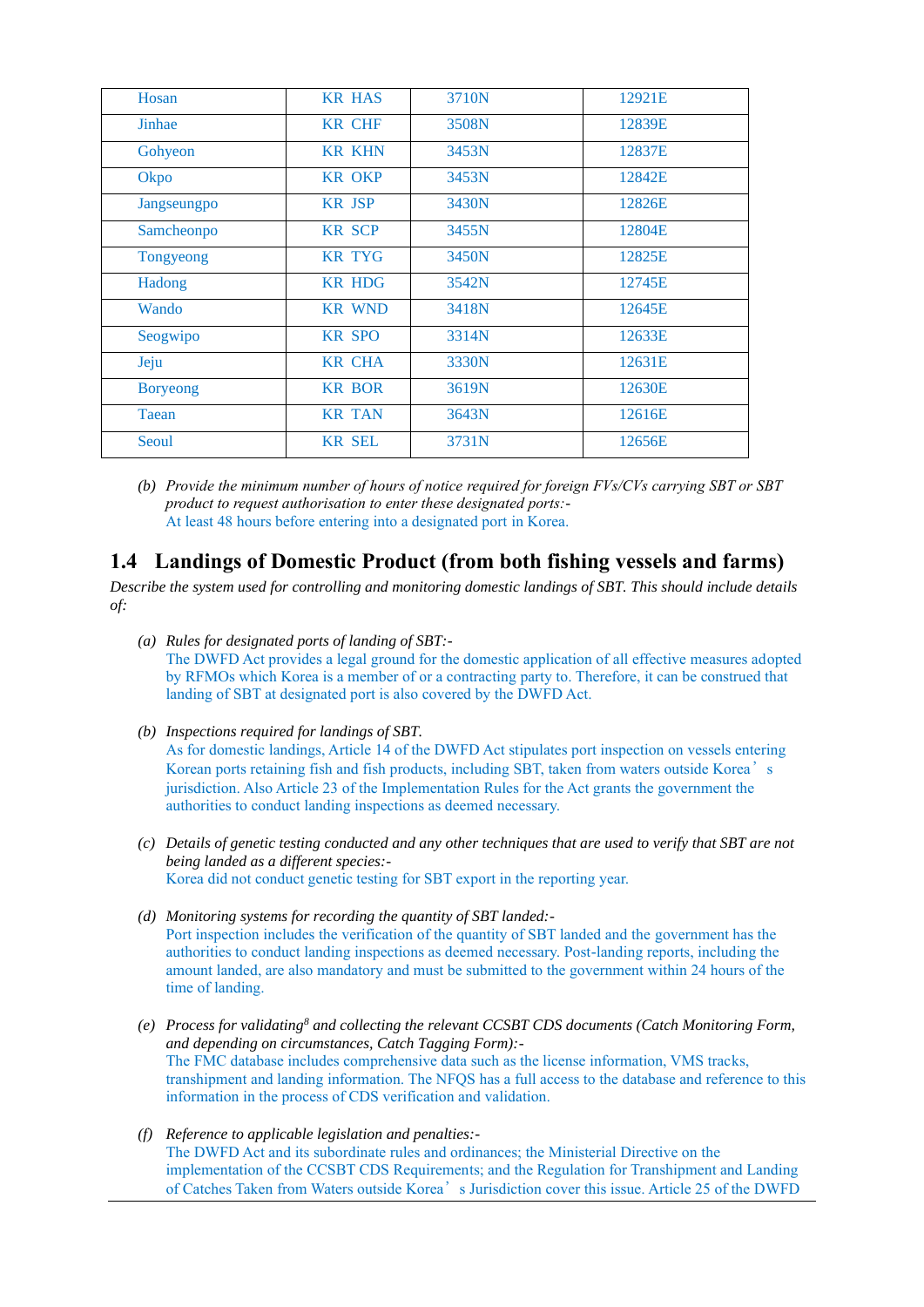Act requires all distant water fishing vessels to report the estimated amount of landing to the government within 24 hours prior to the estimated time of arrival. Unreported landing is subject to imprisonment of up to five years, or a criminal fine of up to five times the whole sale value of the fishery products obtained from relevant violations, based on the average wholesale prices of the products for the preceding three years; or a criminal fine at least KRW500 million up to KRW 1 billion, whichever is higher (Article 33 of the DWFD Act).

*(g) Other relevant information<sup>7</sup> :-*

## **1.5 Monitoring of trade of SBT**

### **1.5.1 SBT Exports**

*Describe the system used for controlling and monitoring exports of SBT (including of landings directly from the vessel to the foreign importing port). This should include details of:*

- *(a) Inspections required for export of SBT -* The NFQS establishes an annual inspection plan to be conducted in a foreign exporting port and enforcement officers conduct inspections according to the plan in the port where mort of landings occur.
- *(b) Details of genetic testing conducted and any other techniques that are used to verify that SBT are not being exported as a different species:-* Korea did not conduct genetic testing for SBT export in the reporting year.
- *(c) Monitoring systems for recording the quantity of SBT exported:-* The NFQS conducts close monitoring on recording the quantity of SBT exported, based on CDS documents.
- *(d) Process for validating<sup>8</sup> and collecting the relevant CCSBT CDS documents (Catch Monitoring Form and depending on circumstances, Catch Tagging Form or Re-export/Export after landing of domestic product Form):-*

The master of a SBT fishing vessel requests the validation for CDS, accompanying required documents including fishing licenses, CMF and CTF. The NFQS verifies the veracity of the information crosschecking various data prior to the validation of CDS. When any required document is missing or the veracity of information is not verified, the NFQS rejects the validation. The REEF is validated only when all required information is submitted, and the products to be re-exported are consistent with the ones covered by the relevant CDS and the copy of the CDS is accompanied

- *(e) Reference to applicable legislation and penalties:-* Article 4 of the Ministerial Directive on the implementation of the CCSBT CDS Requirements. Unreported export is subject to imprisonment of up to five years, or a criminal fine of up to five times the whole sale value of the fishery products related to the relevant violations, based on the average wholesale prices of the products for the preceding three years; or a criminal fine at least KRW500 million up to KRW 1 billion, whichever is higher (Article 33 of the DWFD Act).
- *(f) Other relevant information<sup>7</sup> :-*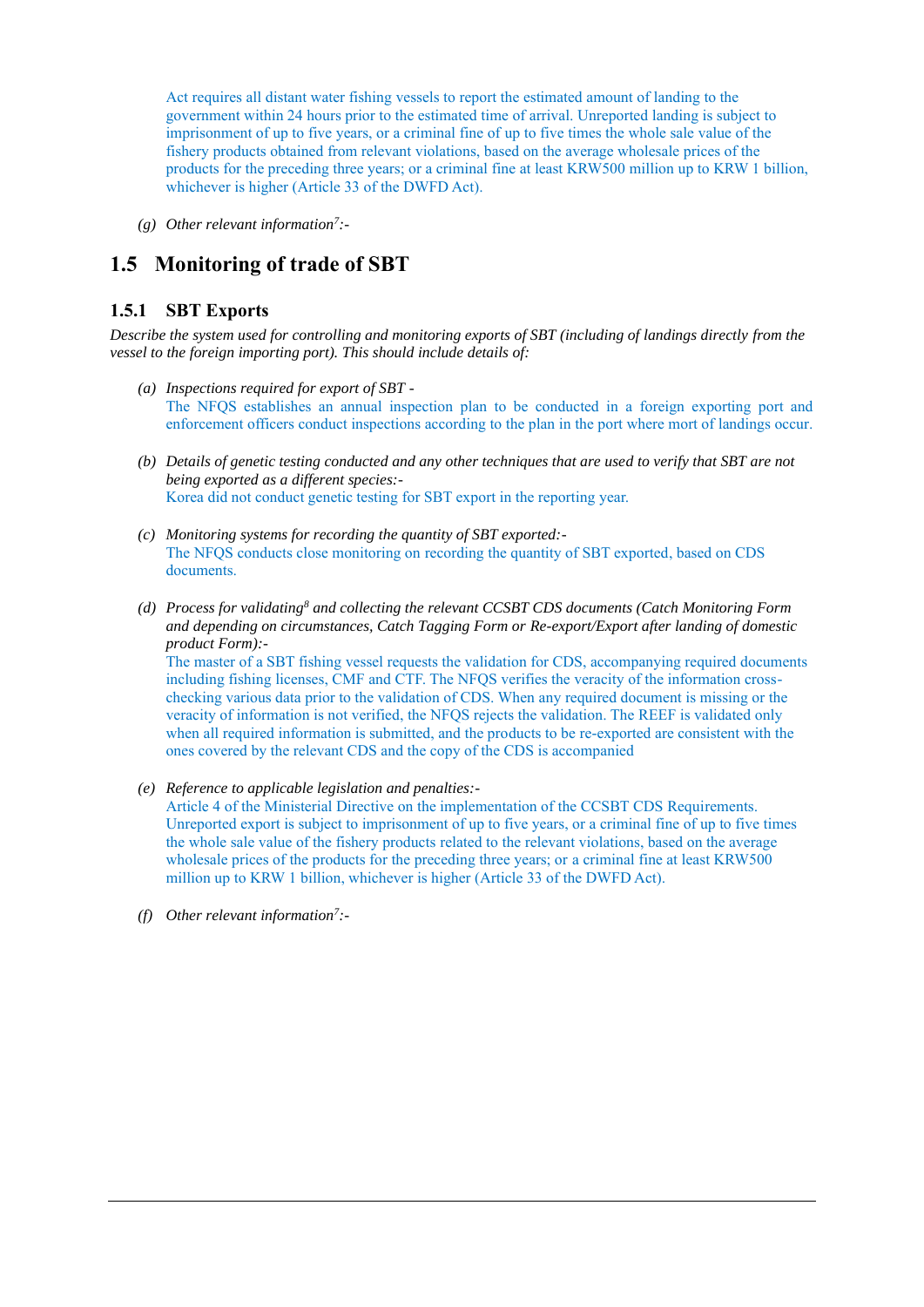### **1.5.2 SBT Imports**

*Describe the system used for controlling and monitoring imports of SBT. This should include details of:*

- *(a) Rules for designating specific ports for the import of SBT:-* The Ministerial Directive on the implementation of the CCSBT CDS Requirements revised in Sep 2016 is in place, which provides a valid ground for domestic application of CCSBT CDS Resolution.
- *(b) Inspections required for imports of SBT*

When a ship laden with overseas catches intends to enter a domestic port, it shall submit an entry report to the Minister of Oceans and Fisheries, along with documents indicating the names and quantity of catches, such as certificates of catches, at least 48 hours before the scheduled entry to the port, as prescribed by Ordinance of the Ministry of Oceans and Fisheries. Where there is sufficient evidence that a ship which has submitted a report conducted or assisted illegal, unreported, or unregulated fisheries, the Minister of Oceans and Fisheries may prohibit the entry into the port of the ship. The Minister of Oceans and Fisheries may instruct public officials in charge of port state inspections prescribed by Ordinance of the Ministry of Oceans and Fisheries, to board a ship that reported its entry to a port and conduct an inspection on catches, logbooks, documents, or other things suspected of being involved in illegal, unreported, or unregulated fishing or make inquiries of people involved. The coverage is 7.6%.

- *(c) Details of genetic testing conducted and any other techniques that are used to verify that SBT are not being imported as a different species:-* Korea did not conduct genetic testing for SBT import in the reporting year.
- *(d) Process for checking and collecting CCSBT CDS documents (Catch Monitoring Form and depending on circumstances, Re-export/Export after landing of domestic product Form):-* Korea introduced the Ministerial Directive on the implementation of the CCSBT CDS Requirements to ensure the compliance with CDS Resolution. Korea also has a plan to revise DWFD Act in order to strengthen the implementation and oblige all stakeholders, including importers, involved in the SBT distribution processes to comply with the CDS Resolution. Collaborative work is ongoing between the Korea Customs Service and Ministry of Oceans and Fisheries in order to improve the data gaps regarding the imported SBTs in particular.
- *(e) Reference to applicable legislation and penalties:-*

Article 4 of the Ministerial Directive on the implementation of the CCSBT CDS Requirements. Unreported import is subject to imprisonment of up to five years, or a criminal fine of up to five times the whole sale value of the fishery products related to the relevant violations, based on the average wholesale prices of the products for the preceding three years; or a criminal fine at least KRW500 million up to KRW 1 billion, whichever is higher (Article 33 of the DWFD Act).

*(f) Other relevant information<sup>7</sup> :-*

### **1.5.3 SBT Markets**

*(a) Describe any activities targeted at points in the supply chain between landing and the market:-* Most of the SBT caught by Korean-flagged fishing vessels are landed at a designated foreign port mainly in Japan (Shimizu). Enforcement officers from the Korean competent authority (NFQS) occasionally join the landing site to ensure the landing activity.

*(b) Describe the system used for controlling and monitoring of SBT at markets (e.g. voluntary or mandatory requirements for certain documentation and/or presence of tags, and monitoring or audit of compliance with such requirements):-*

Most SBT caught by Korean-flagged vessels are exported. If there are any SBT traded in Korea's domestic market, it would be regulated by the Act on the Management and Support of the Marketing of Fish and Fisheries Products, which has been taken effect since 28 March 2016. Article 37(4) of the Act prohibits the trade of any fish and fisheries products that are harvested or captured in violation of relevant provisions of the DWFD Act, which are generally in line with serious infringements stipulated by UNFSA and FAO IPOA-IUU.

*(c) Other relevant information7\*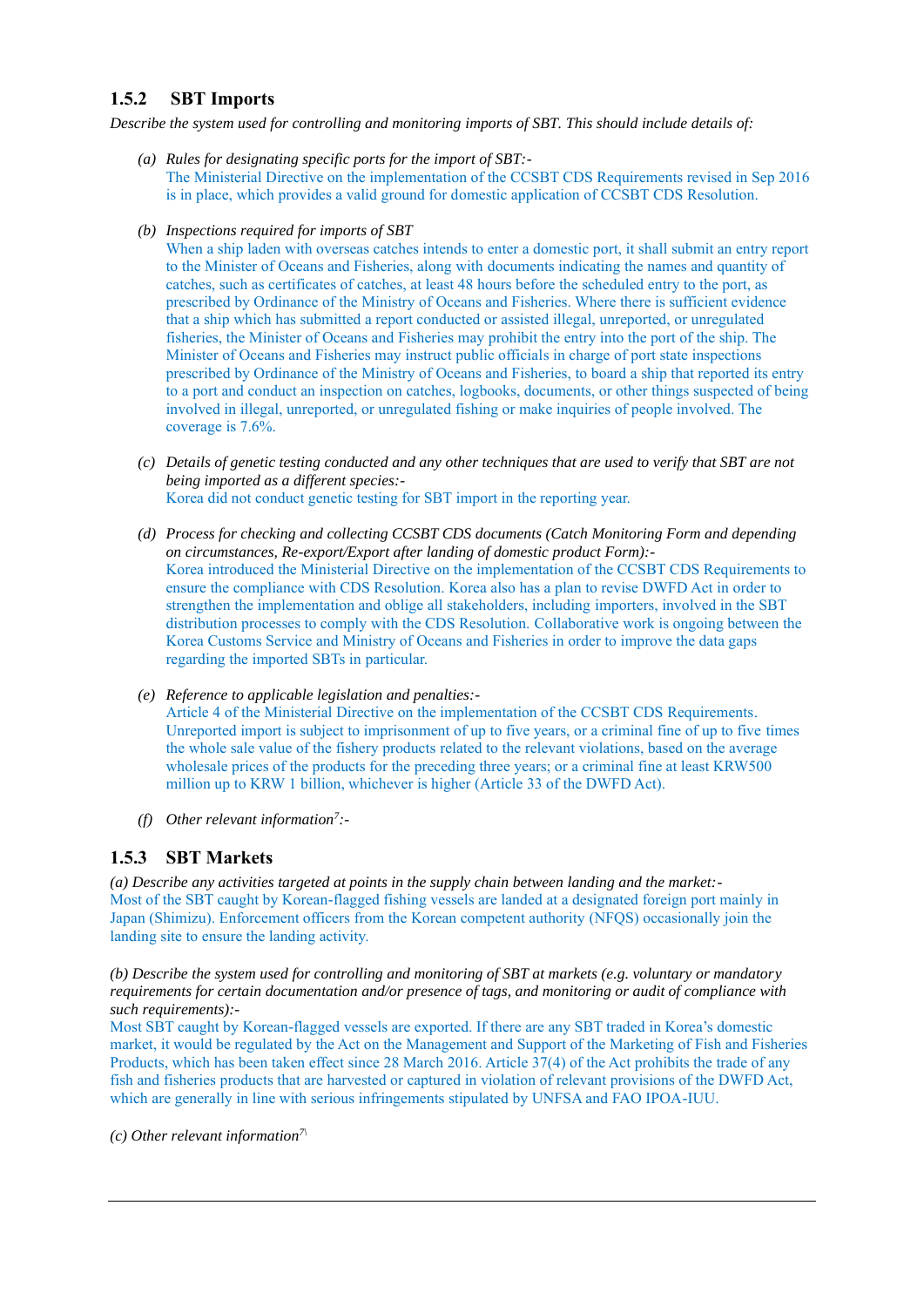## **1.6 Other**

*Description of any other MCS systems of relevance.*

# **2 Additional Reporting Requirements Ecologically Related Species**

*(a) Reporting requirements in relation to implementation of the 2008 ERS Recommendation:*

- *i. Specify whether each of the following plans/guidelines have been implemented, and if not, specify the action that has been taken towards implementing each of these plans/guidelines:-*
	- *International Plan of Action for Reducing Incidental Catches of Seabirds in Longline Fisheries:* Korea has implemented its National Plan of Action for Reducing Incidental Catches of Seabirds in Longline Fisheries(NPOA-Seabirds) since 2014 in accordance with the FAO IPOA-Seabirds. Also, the DWFD Act provides a legal ground for the domestic application of all effective measures adopted by RFMOs which Korea is a member of or a contracting party to. The act requires fishing vessels/vessel operators to fully comply with measures adopted by RFMOs.
	- *International Plan of Action for the Conservation and Management of Sharks:* Korea has implemented its National Plan of Action for the Conservation and Management of Sharks since 2014 in accordance with the FAO IPOA-Sharks. Also, the DWFD Act provides a legal ground for the domestic application of all effective measures adopted by RFMOs which Korea is a member of or a contracting party to. The act requires fishing vessels/vessel operators to fully comply with measures adopted by RFMOs.
	- *FAO Guidelines to reduce sea turtle mortality in fishing operations:* Korea has implemented the FAO guidelines to reduce sea turtle mortality in fishing operations. Also, the DWFD Act provides a legal ground for the domestic application of all effective measures adopted by RFMOs which Korea is a member of or a contracting party to. The act requires fishing vessels/vessel operators to fully comply with measures adopted by RFMOs.
- *ii. Specify whether all current binding and recommendatory measures<sup>9</sup> aimed at the protection of ecologically related species<sup>10</sup> from fishing of the following tuna RFMOs are being complied with. If not, specify which measures are not being complied with and the progress that is being made towards compliance:-*
	- *IOTC, when fishing within IOTC's Convention Area:* The DWFD Act requires that the relevant IOTC measures be fully complied with, and vessels are in full compliance when they operate in the IOTC Area.
	- *WCPFC, when fishing within WCPFC's Convention Area:* The DWFD Act requires that the relevant WCPFC measures be fully complied with, and vessels are in full compliance when they operate in the WCPFC Area.
	- *ICCAT, when fishing within ICCAT's Convention Area:* The DWFD Act requires that the relevant ICCAT measures be fully complied with, and vessels are in full compliance when they operate in the ICCAT Area.

*<sup>9</sup> Relevant measures of these RFMOs can be found at: [http://www.ccsbt.org/site/bycatch\\_mitigation.php](http://www.ccsbt.org/site/bycatch_mitigation.php) .*

*<sup>10</sup> Including seabirds, sea turtles and sharks.*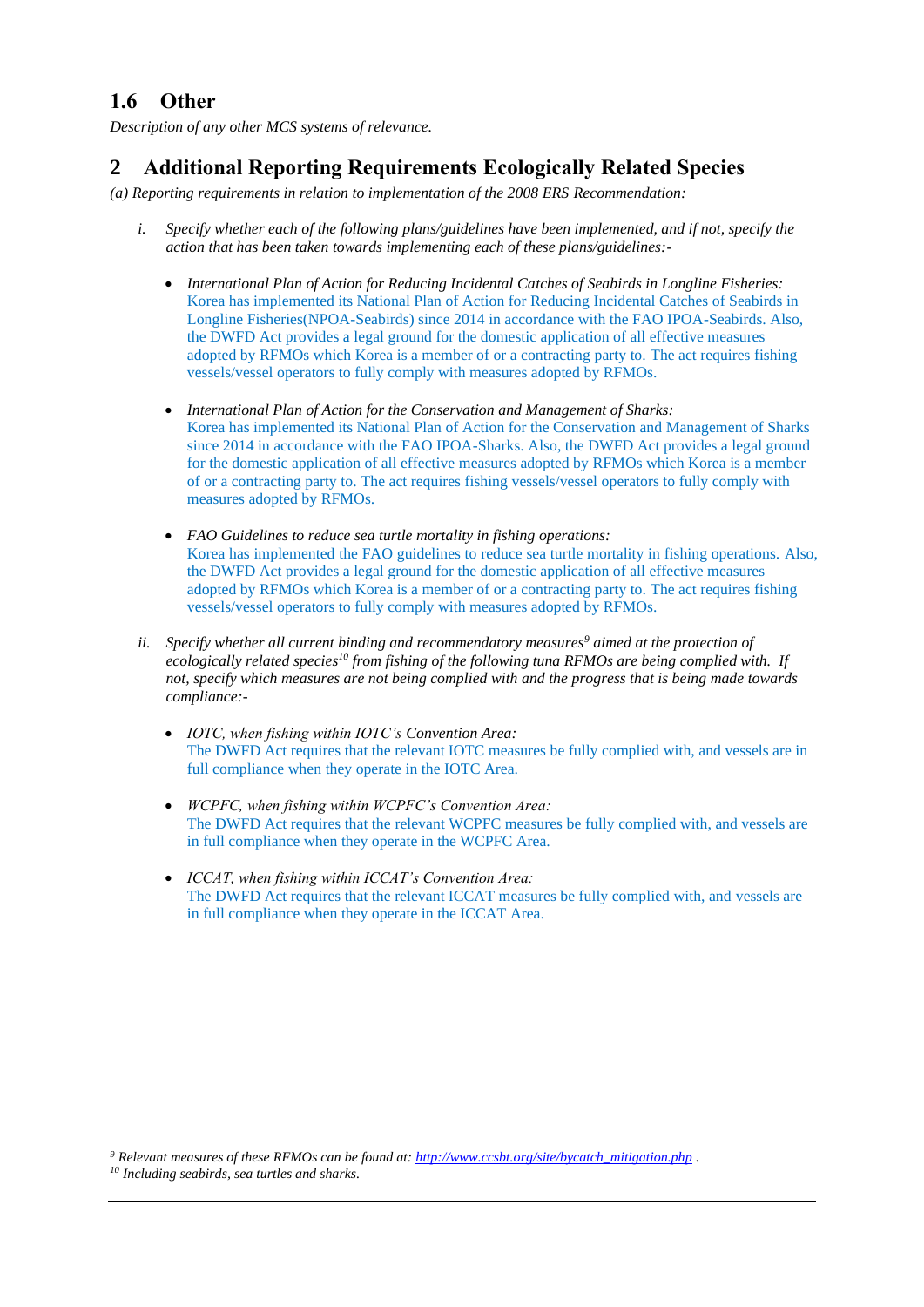- *iii. Specify whether data is being collected and reported on ecologically related species in accordance with the requirements of the following tuna RFMOs. If data are not being collected and reported in accordance with these requirements, specify which measures are not being complied with and the progress that is being made towards compliance:-*
	- $\bullet$  *CCSBT<sup>11</sup>*: Korea collects and reports the data on ecologically related species in accordance with the requirements of the CCSBT.
	- *IOTC, for fishing within IOTC's Convention Area:* The DWFD Act requires all relevant RFMO measures shall be fully complied with, and this data is being collected and reported on ecologically related species in accordance with the requirements of the IOTC when the vessels operate in the IOTC Area.
	- *WCPFC, for fishing within WCPFC's Convention Area:* The DWFD Act requires all relevant RFMO measures shall be fully complied with, and this data is being collected and reported on ecologically related species in accordance with the requirements of the WCPFC when the vessels operate in the WCPFC Area.
	- *ICCAT, for fishing within ICCAT's Convention Area:* The DWFD Act requires all relevant RFMO measures shall be fully complied with, and this data is being collected and reported on ecologically related species in accordance with the requirements of the ICCAT when the vessels operate in the ICCAT Area.

#### *(b) Mitigation – describe the current mitigation requirements:*

(sea turtle): Korean longline vessels have been implementing the FAO sea turtle guidelines in all tuna RFMOs Areas according to their resolutions and the DWFD Act of Korea . They are required to carry and employ dehookers, line cutters and scoop nets for prompt release of incidentally caught sea turtles.

(sea birds): Korean longline vessels have been implementing sea bird mitigation measures of tori lines and weighed lines. Most of fishing vessels use tori lines and weighted lines to reduce the incidental bycatch of sea bird.

#### *(c) Monitoring usage of bycatch mitigation measures:*

*i. Describe the methods being used to monitor compliance with bycatch mitigation measures (e.g. types of port inspections conducted and other monitoring and surveillance programs used to monitor compliance). Include details of the level of coverage (e.g. proportion of vessels inspected each year):*

Bycatch mitigation measures used are observed and monitored through the scientific observer program and the electronic reporting system.

*ii. Describe the type of information that is collected on mitigation measures as part of compliance programmes for SBT vessels:*

The information includes sea bird mitigation measures used for reducing its bycatch and data on ERS interaction.

*<sup>11</sup> Current CCSBT requirements are those in the Scientific Observer Program Standards and those necessary for completing the template for the annual report to the ERSWG.*